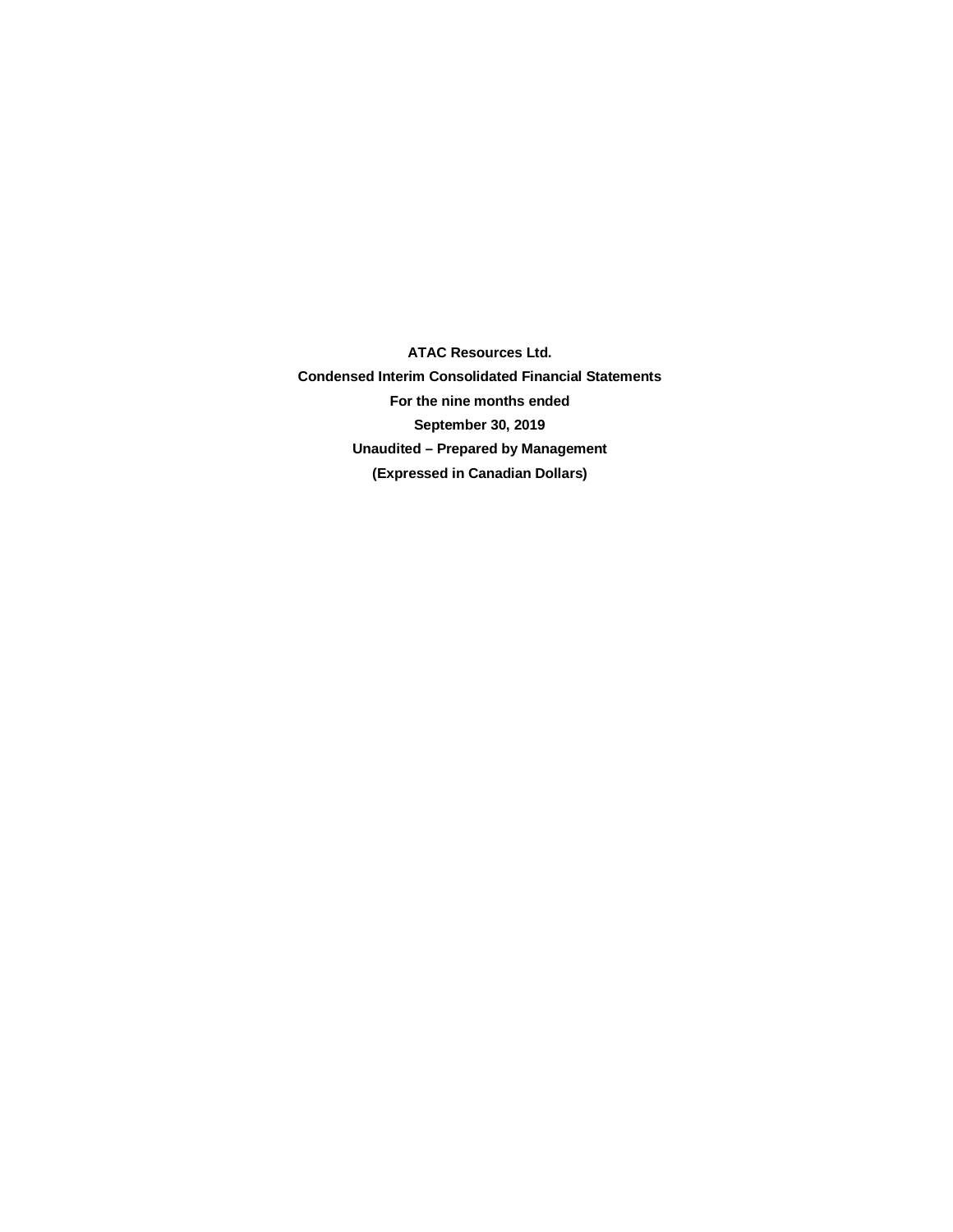ATAC Resources Ltd. #1016 – 510 West Hastings Street Vancouver, British Columbia V6B 1L8

November 14, 2019

To the Shareholders of ATAC Resources Ltd.

The attached condensed interim consolidated financial statements have been prepared by the management of ATAC Resources Ltd. and have not been reviewed by the auditor of the Company.

Yours truly,

Graham Downs Chief Executive Officer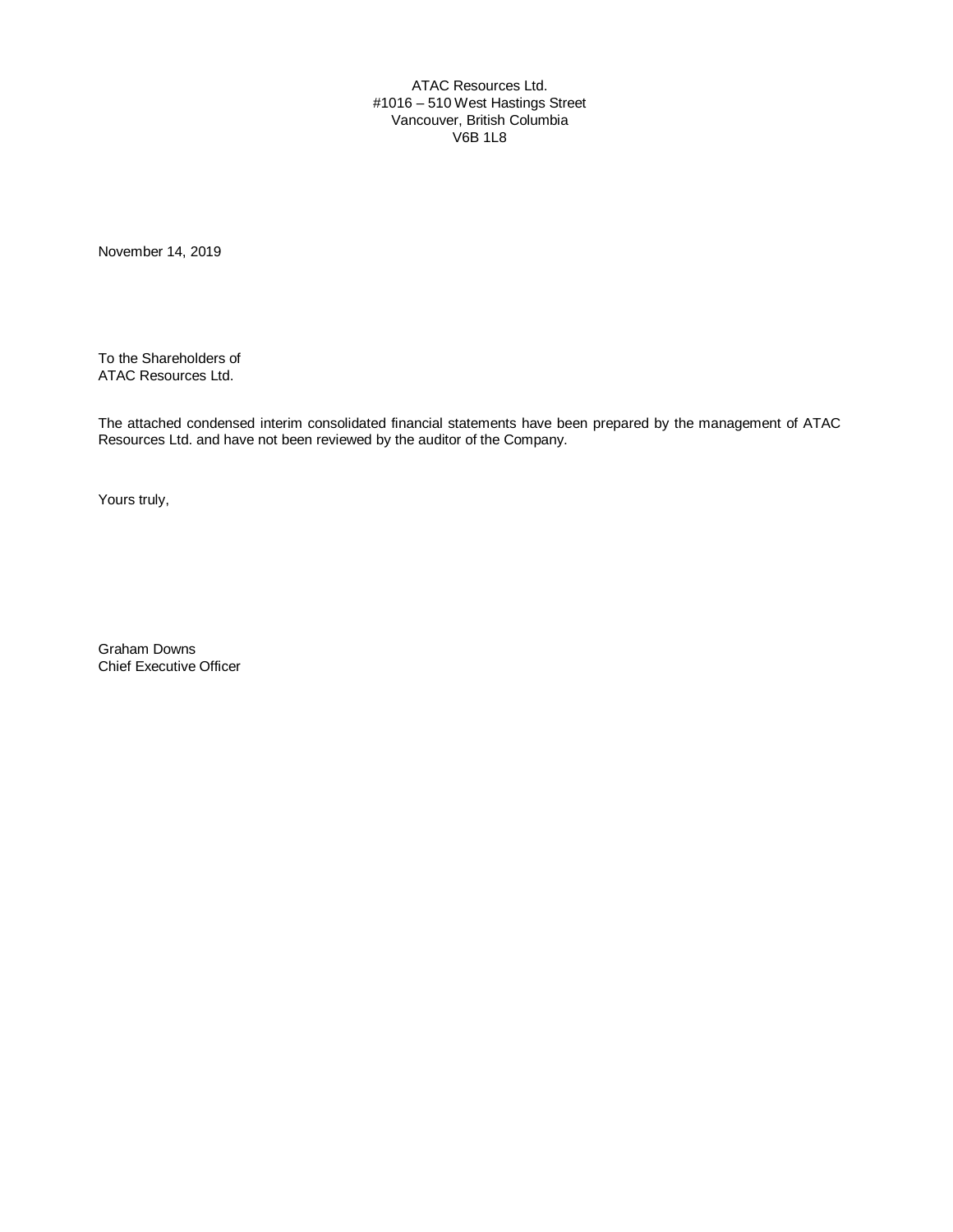## **Condensed Interim Consolidated Statements of Financial Position**

# **Unaudited – Prepared by Management**

## **As at September 30, 2019 and December 31, 2018**

|                                                                                                                                                                                                                    | <b>Note</b>      | September 30,<br>2019<br>\$              | December 31,<br>2018<br>\$               |
|--------------------------------------------------------------------------------------------------------------------------------------------------------------------------------------------------------------------|------------------|------------------------------------------|------------------------------------------|
| <b>Assets</b>                                                                                                                                                                                                      |                  |                                          |                                          |
| <b>Current assets</b>                                                                                                                                                                                              |                  |                                          |                                          |
| Cash and cash equivalents                                                                                                                                                                                          | 3                | 10,799,407                               | 10,691,051                               |
| Restricted cash                                                                                                                                                                                                    | 5                |                                          | 144,339                                  |
| Receivables and prepayments                                                                                                                                                                                        | 4,5              | 161,306                                  | 438,401                                  |
| Marketable securities                                                                                                                                                                                              | 6                | 367,146                                  | 464,906                                  |
|                                                                                                                                                                                                                    |                  | 11,327,859                               | 11,738,697                               |
| <b>Non-current assets</b>                                                                                                                                                                                          |                  |                                          |                                          |
| Prepaid exploration expenditures                                                                                                                                                                                   |                  | 18,377                                   | 6,813                                    |
| Mineral property interests                                                                                                                                                                                         | 8                | 114,992,093                              | 111,907,084                              |
| Reclamation deposit                                                                                                                                                                                                | 9                | 125,751                                  | 123,904                                  |
| Equipment                                                                                                                                                                                                          | 10               | 150,000                                  |                                          |
|                                                                                                                                                                                                                    |                  | 115,286,221                              | 112,037,801                              |
| <b>Total assets</b>                                                                                                                                                                                                |                  | 126,614,080                              | 123,776,498                              |
| Liabilities and shareholders' equity<br><b>Current liabilities</b><br>Accounts payable and accrued liabilities<br>Accounts payable to related parties<br>Flow-through premium liability<br>Restricted cash payable | 13<br>11,17<br>5 | 286,256<br>375,810<br>240,905<br>902,971 | 169,529<br>364,591<br>144,339<br>678,459 |
| <b>Non-current liabilities</b>                                                                                                                                                                                     |                  |                                          |                                          |
| Deferred income tax liability                                                                                                                                                                                      | 14               | 16,846,394                               | 16,272,276                               |
| <b>Total liabilities</b>                                                                                                                                                                                           |                  | 17,749,365                               | 16,950,735                               |
| <b>Shareholders' equity</b><br>Share capital<br>Contributed surplus                                                                                                                                                | 11<br>11         | 131,090,809<br>3,606,504                 | 128,654,319<br>4,260,226                 |
| Deficit                                                                                                                                                                                                            |                  | (25, 832, 598)                           | (26,088,782)                             |
| <b>Total shareholders' equity</b>                                                                                                                                                                                  |                  | 108,864,715                              | 106,825,763                              |
| Total liabilities and shareholders' equity                                                                                                                                                                         |                  | 126,614,080                              | 123,776,498                              |
| Nature of operations and going concern<br><b>Commitments</b>                                                                                                                                                       | 1<br>17          |                                          |                                          |

# **Approved on behalf of the Board of Directors as of November 14, 2019:**

| "Bruce J. Kenway" | <b>Director</b> | "Glenn R. Yeadon" | <b>Director</b> |
|-------------------|-----------------|-------------------|-----------------|
|-------------------|-----------------|-------------------|-----------------|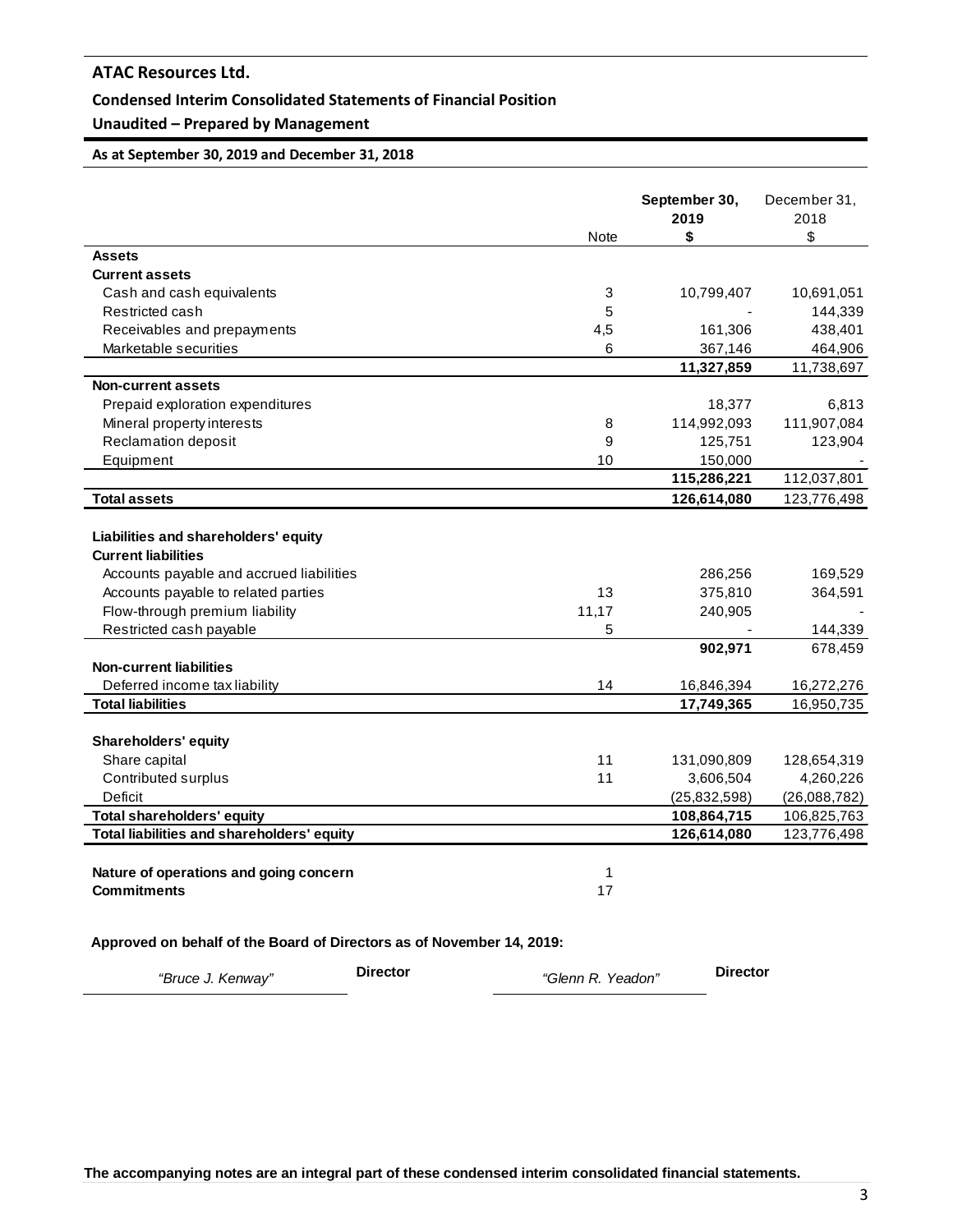# **Condensed Interim Consolidated Statements of Changes in Shareholders' Equity**

# **Unaudited – Prepared by Management**

**For the nine months ended September 30, 2019 and September 30, 2018**

|                                                 | <b>Number</b><br>of shares<br># | <b>Share</b><br>capital<br>\$ | <b>Contributed</b><br>surplus<br>\$ | <b>Deficit</b><br>\$   | <b>Total</b><br>shareholders'<br>equity<br>S |
|-------------------------------------------------|---------------------------------|-------------------------------|-------------------------------------|------------------------|----------------------------------------------|
| January 1, 2018                                 | 139,861,877                     | 124,500,676                   |                                     | 5,621,596 (25,047,168) | 105,075,104                                  |
| Shares issued for mineral property interest     | 60,000                          | 30,000                        |                                     |                        | 30,000                                       |
| Share-based payments                            |                                 |                               | 1,116,571                           |                        | 1,116,571                                    |
| Exercise of options                             | 50,000                          | 15,500                        |                                     |                        | 15,500                                       |
| Re-allocated on exercise of options             |                                 | 9,448                         | (9, 448)                            |                        |                                              |
| Re-allocated on expiration of options           |                                 |                               | (2,427,036)                         | 2,427,036              |                                              |
| Re-allocated on cancellation of options         |                                 |                               | (270, 162)                          | 270,162                |                                              |
| Private placement shares issued                 | 7,556,700                       | 4,534,020                     |                                     |                        | 4,534,020                                    |
| Flow-through premium liability                  |                                 | (151, 134)                    |                                     |                        | (151, 134)                                   |
| Share issue costs                               |                                 | (284, 191)                    | 61,500                              |                        | (222, 691)                                   |
| Loss and comprehensive loss for the period      |                                 |                               |                                     | (3,423,389)            | (3,423,389)                                  |
| September 30, 2018                              | 147,528,577                     | 128,654,319                   | 4,093,021                           | (25, 773, 359)         | 106,973,981                                  |
|                                                 |                                 |                               |                                     |                        |                                              |
| January 1, 2019                                 | 147,528,577                     | 128,654,319                   |                                     | 4,260,226 (26,088,782) | 106,825,763                                  |
| Share-based payments                            |                                 |                               | 436,126                             |                        | 436,126                                      |
| Re-allocated on expiration of options           |                                 |                               | (951, 808)                          | 951,808                |                                              |
| Re-allocated on cancellation of options         |                                 |                               | (91, 740)                           | 91,740                 |                                              |
| Re-allocated on expiration of finders' warrants |                                 | 61,500                        | (61,500)                            |                        |                                              |
| Private placement units issued                  | 10,507,143                      | 3,677,500                     |                                     |                        | 3,677,500                                    |
| Flow-through premium liability                  |                                 | (1, 155, 786)                 |                                     |                        | (1, 155, 786)                                |
| Share issue costs                               |                                 | (146, 724)                    | 15,200                              |                        | (131, 524)                                   |
| Loss and comprehensive loss for the period      |                                 |                               |                                     | (787, 364)             | (787,364)                                    |
| September 30, 2019                              | 158,035,720                     | 131,090,809                   |                                     | 3,606,504 (25,832,598) | 108,864,715                                  |

**The accompanying notes are an integral part of these condensed interim consolidated financial statements.**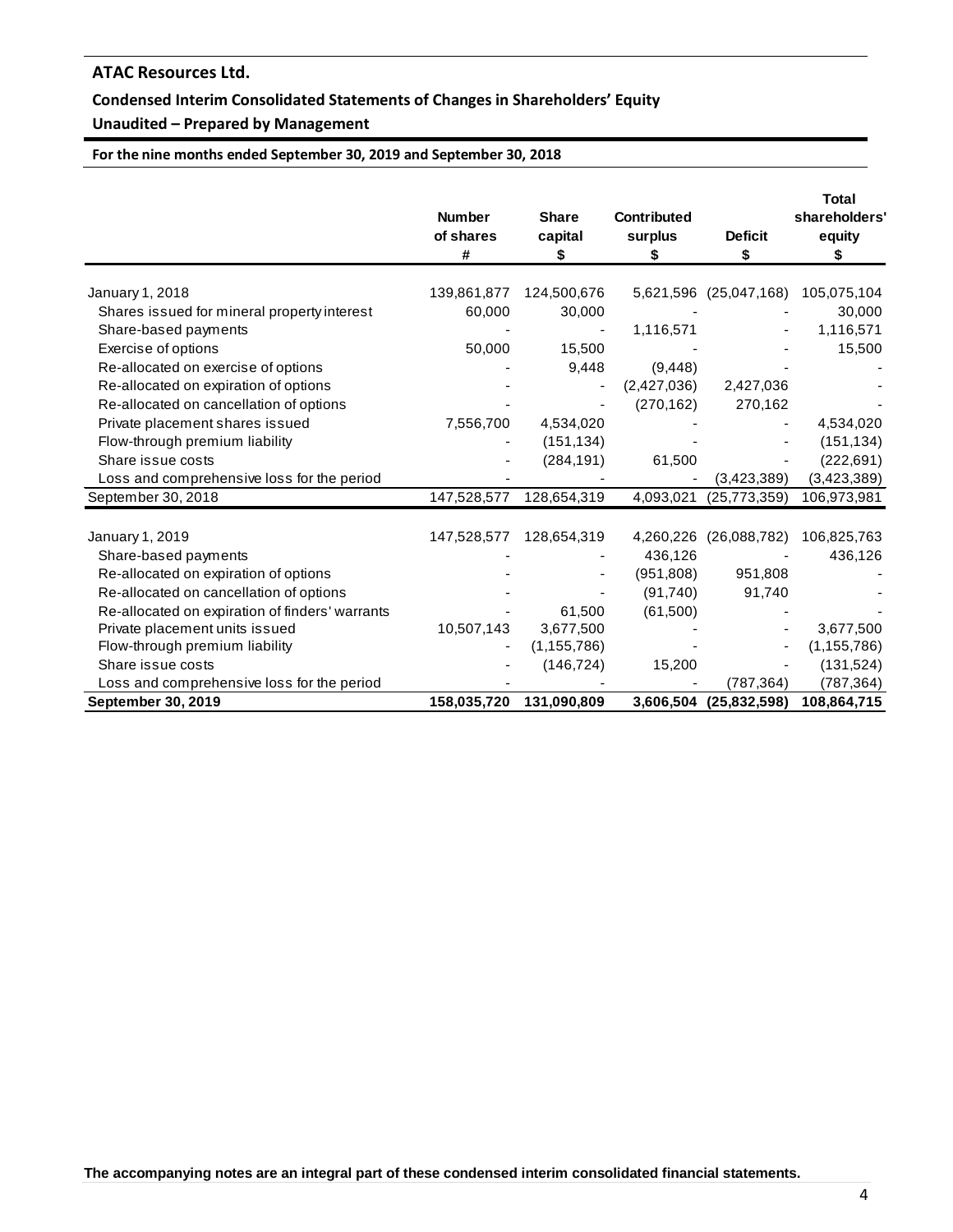# **Condensed Interim Consolidated Statements of Loss and Comprehensive Loss**

# **Unaudited – Prepared by Management**

# **For the three and nine months ended September 30,**

|                                                           |       | Three months ended |               |               | Nine months ended |
|-----------------------------------------------------------|-------|--------------------|---------------|---------------|-------------------|
|                                                           |       | September 30,      | September 30, | September 30, | September 30,     |
|                                                           |       | 2019               | 2018          | 2019          | 2018              |
|                                                           | Note  | \$                 | \$            | \$            | \$                |
|                                                           |       |                    |               |               |                   |
| <b>Expenses</b>                                           |       |                    |               |               |                   |
| Consulting fees                                           | 13    | 13,500             | 13,500        | 40,500        | 40,500            |
| Flow-through taxes                                        |       |                    |               |               | 2,769             |
| General administrative expenses                           |       | 9,496              | 9,055         | 41,263        | 52,602            |
| Insurance                                                 |       | 10,592             | 14,578        | 31,776        | 43,733            |
| Investor relations and shareholder information            |       | 68,269             | 77,168        | 156,896       | 213,933           |
| Management, administration and corporate development fees | 13    | 14,126             | 20,064        | 43,898        | 63,731            |
| Office rent                                               | 13    | 10,500             | 10,500        | 31,500        | 31,500            |
| Professional fees                                         | 13    | 29,064             | 21,558        | 74,700        | 84,113            |
| Salaries and benefits                                     | 13    | 91,276             | 89,500        | 280,261       | 252,412           |
| Share-based payments                                      | 11,13 | 120,984            | 310,522       | 436,126       | 1,116,571         |
| Transfer agent and filing fees                            |       | 4,960              | 6,196         | 12,782        | 17,432            |
| Loss from operating expenses                              |       | (372, 767)         | (572, 641)    | (1, 149, 702) | (1,919,296)       |
| Project management fees                                   | 5     |                    |               |               | 100,000           |
| Mineral property impairments                              | 8     |                    |               | (20, 272)     |                   |
| Interest income                                           |       | 69.166             | 49.261        | 188,253       | 139,187           |
| Loss on marketable securities                             | 6     | (148, 798)         | (331, 336)    | (97,760)      | (548, 883)        |
| Loss for the period before income taxes                   |       | (452, 399)         | (854, 716)    | (1,079,481)   | (2,228,992)       |
| Deferred income tax recovery (expense)                    | 14    | 161,375            | (635, 269)    | 292,117       | (1, 194, 397)     |
| Loss and comprehensive loss for the period                |       | (291, 024)         | (1,489,985)   | (787, 364)    | (3,423,389)       |
|                                                           |       |                    |               |               |                   |
| Loss per share                                            |       |                    |               |               |                   |
| Weighted average number of common shares outstanding      |       |                    |               |               |                   |
| - basic#                                                  | 12    | 158,035,720        | 147,488,142   | 154,918,216   | 143,456,960       |
| - diluted #                                               | 12    | 158,035,720        | 147,488,142   | 154,918,216   | 143,456,960       |
| Basic loss per share \$                                   | 12    | (0.00)             | (0.01)        | (0.01)        | (0.02)            |
| Diluted loss per share \$                                 | 12    | (0.00)             | (0.01)        | (0.01)        | (0.02)            |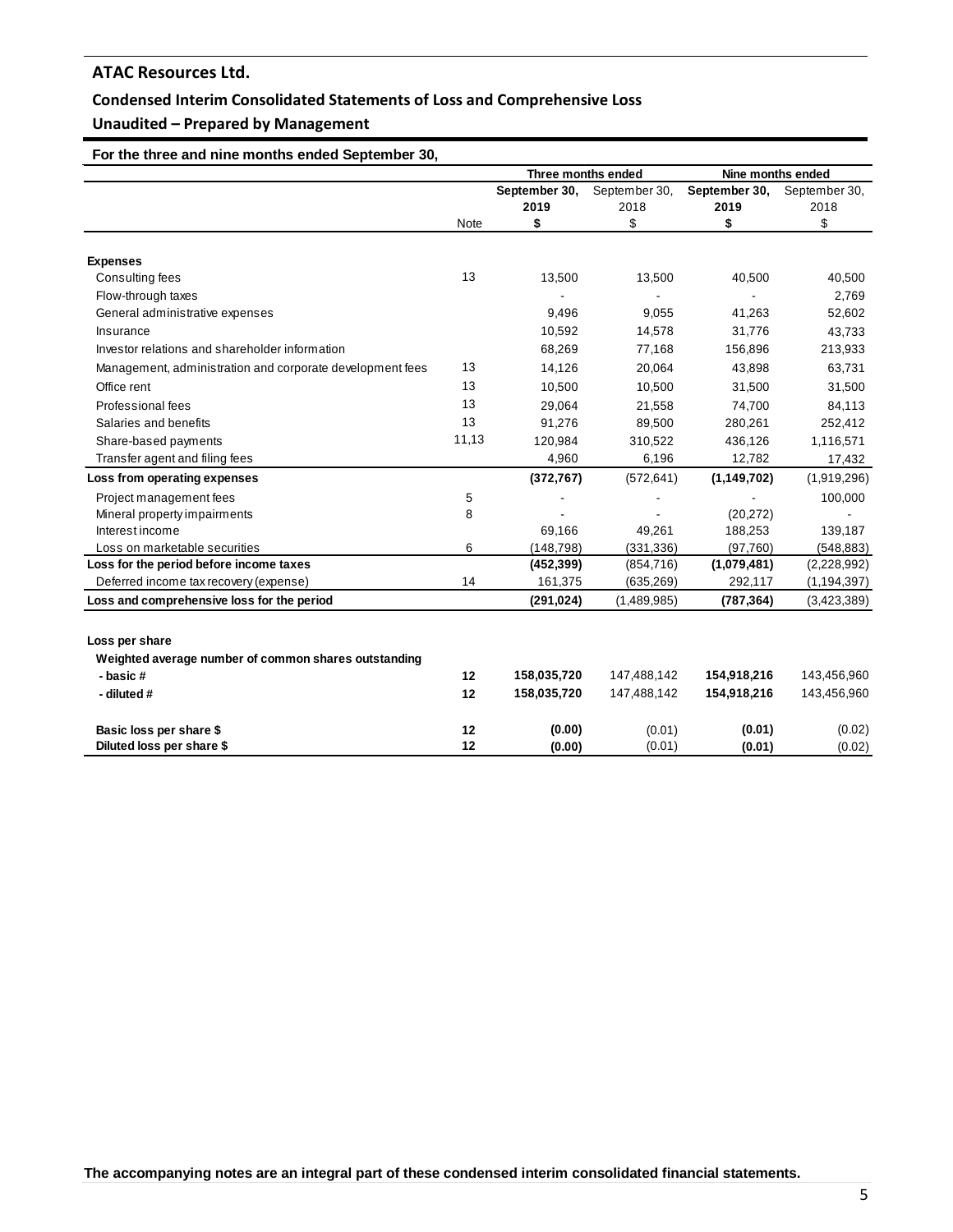### **Condensed Interim Consolidated Statements of Cash Flows**

# **Unaudited – Prepared by Management**

**For the nine months ended September 30,**

|                                                  |             | 2019                 | 2018                       |
|--------------------------------------------------|-------------|----------------------|----------------------------|
|                                                  | <b>Note</b> | \$                   | \$                         |
| <b>Operating activities</b>                      |             |                      |                            |
| Loss and comprehensive loss for the period       |             | (787, 364)           | (3,423,389)                |
| Adjustments for:                                 |             |                      |                            |
| Share-based payments                             |             | 436,126              | 1,116,571                  |
| Loss on marketable securities                    |             | 97.760               | 548,883                    |
| Interest income                                  |             | (188, 253)           | (139, 187)                 |
| Mineral property impairments                     |             | 20,272               |                            |
| Deferred income tax (recovery) expense           |             |                      |                            |
| Net change in non-cash working capital items     | 15          | (292, 117)           | 1,194,397                  |
|                                                  |             | 304,239<br>(409,337) | (2,055,957)<br>(2,758,682) |
|                                                  |             |                      |                            |
| <b>Financing activities</b>                      |             |                      |                            |
| Issue of common shares/units for cash            |             | 3,677,500            | 4,549,520                  |
| Share issue costs                                |             | (180, 170)           | (305,056)                  |
|                                                  |             | 3,497,330            | 4,244,464                  |
| <b>Investing activities</b>                      |             |                      |                            |
| Interest received                                |             | 188,253              | 139,187                    |
| Reclamation deposit                              |             | (1, 847)             | (1,439)                    |
| Purchase of equipment                            |             | (160,000)            |                            |
| Yukon mining exploration grant received          |             |                      | 31,401                     |
| Mineral property acquisition costs               |             | (60, 753)            | (51,686)                   |
| Prepaid exploration expenditures                 |             | (18, 352)            | (39, 114)                  |
| Deferred exploration and evaluation expenditures |             | (2,926,938)          | (6, 123, 729)              |
|                                                  |             | (2,979,637)          | (6,045,380)                |
| Increase (decrease) in cash and cash equivalents |             | 108,356              | (4,559,598)                |
| Cash and cash equivalents, beginning of period   |             | 10,691,051           | 13,990,718                 |
| Cash and cash equivalents, end of period         |             | 10,799,407           | 9,431,120                  |

#### **Supplemental cash flow information** 15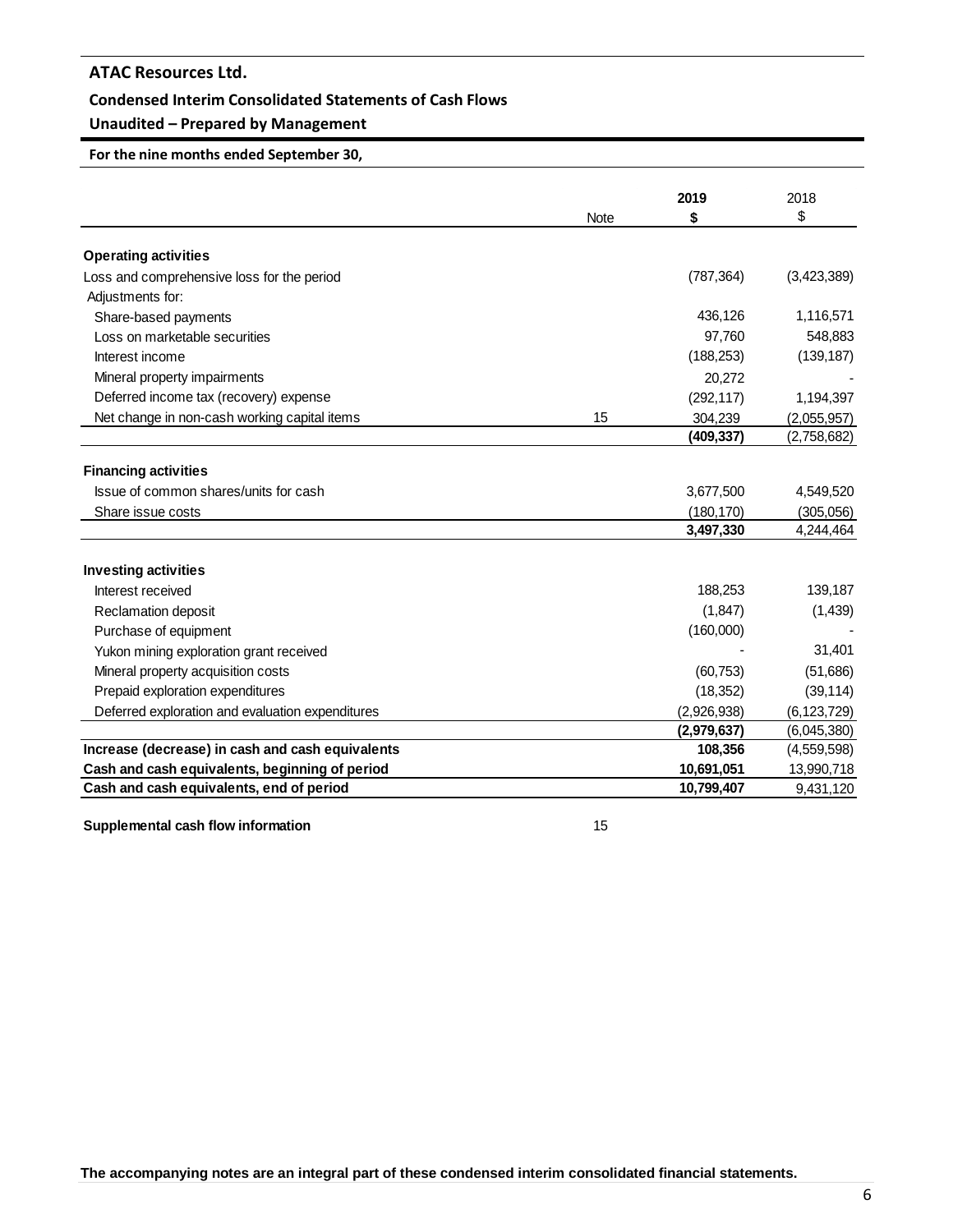# **ATAC Resources Ltd. Notes to the Condensed Interim Consolidated Financial Statements Unaudited – Prepared by Management**

**For the nine months ended September 30, 2019 and September 30, 2018**

#### **1. Nature of operations and going concern**

ATAC Resources Ltd. (the "Company" or "ATAC") was incorporated under the laws of the Province of British Columbia, Canada. The Company's head office is located at 1016 - 510 West Hastings Street, Vancouver, British Columbia, Canada, V6B 1L8. Its records office is located at 1710 - 1177 West Hastings Street, Vancouver, British Columbia, Canada, V6E 2L3. Its main business activity is the acquisition, exploration and evaluation of mineral property interests located in Canada. These condensed interim consolidated financial statements (the "financial statements") of the Company as at September 30, 2019 and December 31, 2018 and for the three and nine months ended September 30, 2019 and September 30, 2018 comprise the Company and its subsidiaries (note 7). The Company's common shares trade on the TSX Venture Exchange ("TSX-V").

The Company is in the process of exploring its mineral property interests and has not yet determined whether they contain mineral reserves that are economically recoverable. The Company's continuing operations and the underlying value and recoverability of the amounts shown for mineral property interests are entirely dependent upon the existence of economically recoverable mineral reserves, the ability of the Company to obtain the necessary financing to complete the exploration and development of the mineral property interests, obtaining the necessary permits to mine, and on future profitable production or proceeds from the disposition of the mineral property interests.

These financial statements are prepared on the basis that the Company will continue as a going concern, which assumes that the Company will be able to continue in operation for the foreseeable future and will be able to realize its assets and discharge its liabilities and commitments in the normal course of operations. As an exploration stage company, the Company does not have revenues and historically has recurring operating losses. As at September 30, 2019, the Company had working capital of \$10,424,888 (December 31, 2018 - \$11,060,238) and shareholders' equity of \$108,864,715 (December 31, 2018 - \$106,825,763). Management has assessed that this working capital is sufficient for the Company to continue as a going concern beyond one year. If the going concern assumption were not appropriate for these financial statements, it could be necessary to restate the Company's assets and liabilities on a liquidation basis.

### **2. Significant accounting policies**

#### **(a) Basis of presentation**

These financial statements have been prepared in conformity with International Accounting Standard ("IAS") 34, Interim Financial Reporting, using the same accounting policies as detailed in the Company's annual audited financial statements for the year ended December 31, 2018, and do not include all the information required for full annual financial statements in accordance with International Financial Reporting Standards ("IFRS"), as issued by the International Accounting Standards Board ("IASB") and interpretations of the International Financial Reporting Interpretations Committee ("IFRIC"). It is suggested that these financial statements be read in conjunction with the annual audited financial statements.

These financial statements have been prepared on an historical cost basis, except for financial instruments which are classified as fair value through profit or loss ("FVTPL"). In addition, these financial statements have been prepared using the accrual basis of accounting, except for cash flow information.

All amounts on the financial statements are presented in Canadian dollars which is the functional currency of the Company and its subsidiaries.

#### **(b) Significant accounting policies**

Except as set out below, the accounting policies, estimates and critical judgments, methods of computation and presentation applied in these financial statements are consistent with those of the most recent annual audited financial statements and are those the Company expects to adopt in its financial statements for the year ended December 31, 2019. Accordingly, these financial statements should be read in conjunction with the Company's most recent annual audited financial statements.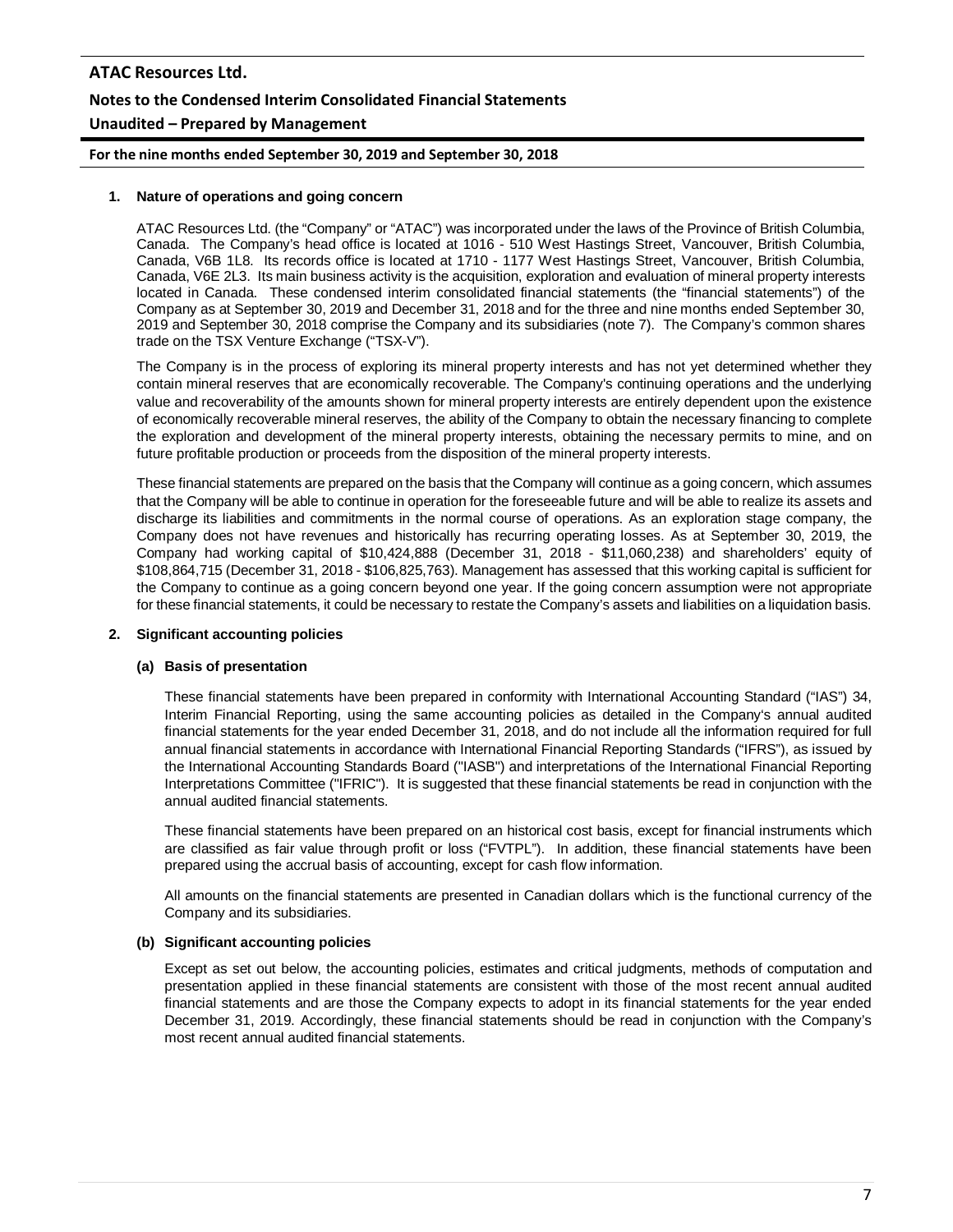### **Notes to the Condensed Interim Consolidated Financial Statements**

## **Unaudited – Prepared by Management**

**For the nine months ended September 30, 2019 and September 30, 2018**

#### **2. Significant accounting policies** (continued)

#### **(c) New accounting standards**

The Company adopted the following accounting standards that are effective for accounting periods beginning on or after January 1, 2019:

• New standard IFRS 16 - *Leases*

IFRS 16, Leases ("IFRS 16") was issued by the IASB on January 13, 2016, and replaced IAS 17, Leases. IFRS 16 eliminates the current dual accounting model for lessees, which distinguishes between on-balance sheet finance leases and off-balance sheet operating leases. Instead, IFRS 16 requires a single, onbalance sheet accounting model that is similar to current finance lease accounting. Leases become an onbalance sheet liability that attract interest, together with a new asset.

The Company does not have any leases and accordingly, there was no impact to the Company's financial statements as a result of adopting this new standard.

• New Interpretation IFRIC 23 - *Uncertainty over Income Tax Treatments*

On June 7, 2017, the IASB issued IFRIC Interpretation 23 - Uncertainty over Income Tax Treatments ("IFRIC 23"). IFRIC 23 provides guidance on the accounting for current and deferred tax liabilities and assets in circumstances in which there is uncertainty over income tax treatments.

There was no impact to the Company's financial statements as a result of adopting this new standard.

#### **3. Cash and cash equivalents**

Cash and cash equivalents consist of the following:

|                                  | September 30, | December 31, |
|----------------------------------|---------------|--------------|
|                                  | 2019          | 2018         |
|                                  |               |              |
| Bank and broker balances         | 652.556       | 296,928      |
| Cashable investment certificates | 10.146.851    | 10,394,123   |
|                                  | 10,799,407    | 10,691,051   |

### **4. Receivables and prepayments**

Receivables and prepayments consist of the following:

|                                                   | September 30, | December 31, |
|---------------------------------------------------|---------------|--------------|
|                                                   | 2019          | 2018         |
|                                                   |               |              |
| Sales tax recoverable                             | 65,178        | 218,327      |
| Exploration incentives receivable (note 8(a)(ii)) | 43,500        |              |
| Prepaid expenses                                  | 52.628        | 75.761       |
| JVEI property receivables (note 5)                |               | 144,313      |
|                                                   | 161.306       | 438.401      |

### **5. JVEI property receivables and restricted cash**

On April 7, 2017 (and as amended on October 3, 2018), the Company executed a joint venture earn-in agreement ("JVEI") with Barrick Gold Corporation ("Barrick") (see note 8(a)(i)). The JVEI was terminated on December 10, 2018. Under the JVEI, the Company was appointed project operator and received a management fee equal to 5% of exploration expenditures, not to exceed \$100,000 in any given year. For 2018, the maximum \$100,000 management fee had been earned by September 30, 2018 and is reflected on the condensed interim consolidated statement of loss and comprehensive loss.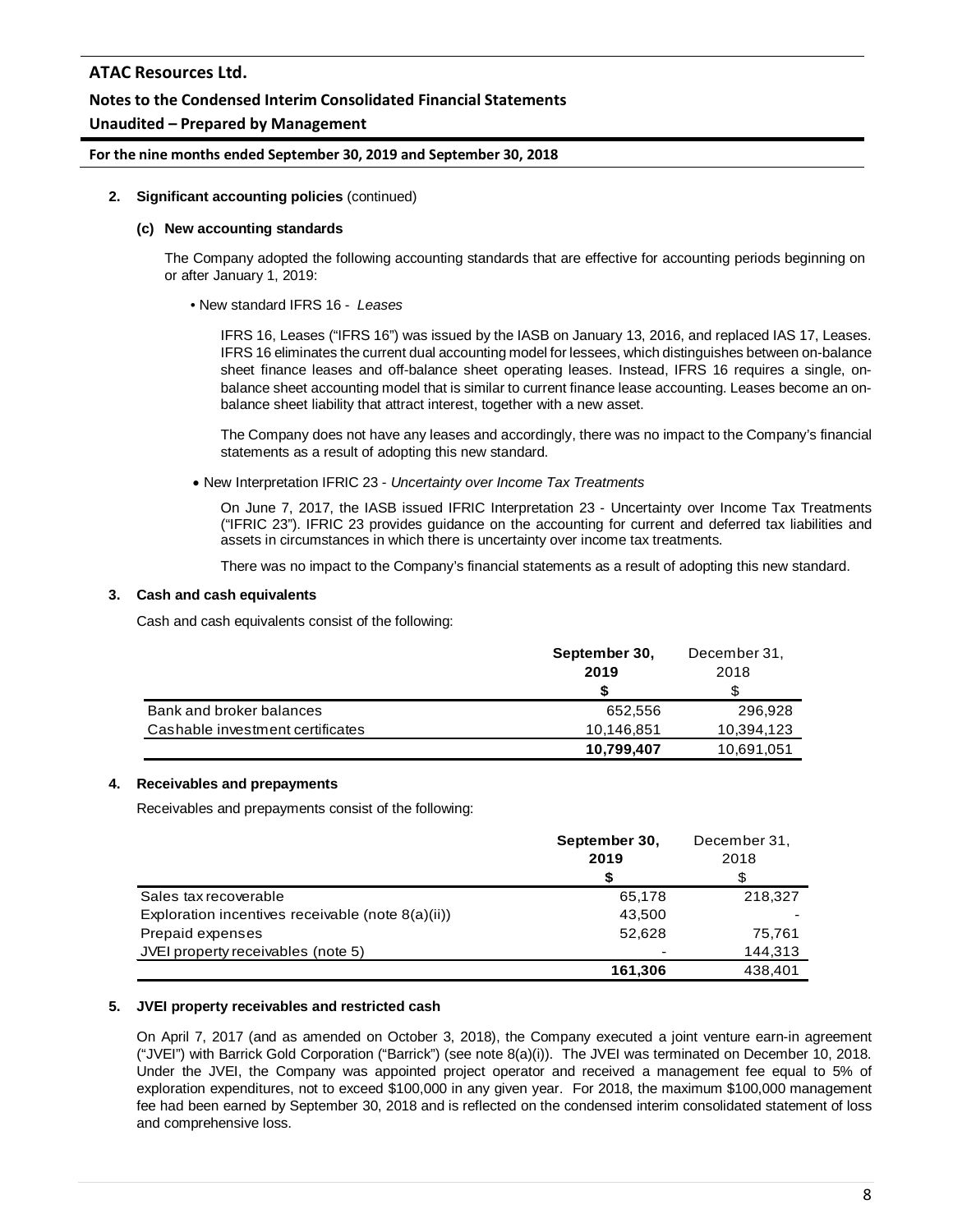# **Notes to the Condensed Interim Consolidated Financial Statements**

## **Unaudited – Prepared by Management**

#### **For the nine months ended September 30, 2019 and September 30, 2018**

#### **5. JVEI property receivables and restricted cash** (continued)

The Company had previously maintained a JVEI bank account to receive cash advances from Barrick to pay for the exploration amounts as incurred. Barrick was considered to be a farmee with expenditures ultimately directed by Barrick. During the year ended December 31, 2017, the Company received advance exploration funds of \$4,955,552 and during the year ended December 31, 2018, an additional \$5,626,641 was received from Barrick towards the 2018 exploration program.

All funds received from Barrick, net of recoverable GST, were spent towards the \$10,000,000 guaranteed property expenditures required under the JVEI (note 8(a)(i)). As at December 31, 2018, the Company was owed \$144,313 from Barrick, which was subsequently received from the Barrick restricted cash on hand of \$144,339. The JVEI bank account was closed in February 2019, and there are no further amounts owing to/from Barrick in respect of the terminated JVEI.

The Barrick funds were previously recorded as restricted cash with an off-setting restricted cash payable for the same amount.

#### **6. Marketable securities**

Marketable securities consist of various common shares received on the option of mineral property interests as follows:

|                           | <b>Shares with</b> |                 |           |            |
|---------------------------|--------------------|-----------------|-----------|------------|
|                           | an active          |                 |           | Total      |
|                           | market             | <b>Warrants</b> | Total     | loss       |
|                           | \$                 | \$              | \$        | \$         |
|                           |                    |                 |           |            |
| <u>Cost</u>               |                    |                 |           |            |
| January 1, 2018           | 1,691,834          | 475,000         | 2,166,834 |            |
| September 30, 2018        | 1,691,834          | 475,000         | 2,166,834 |            |
| Fair value                |                    |                 |           |            |
| January 1, 2018           | 788,002            | 234,816         | 1,022,818 |            |
| Unrealized loss           | (407,286)          | (141,597)       | (548,883) | (548,883)  |
| September 30, 2018        | 380,716            | 93,219          | 473,935   | (548, 883) |
|                           |                    |                 |           |            |
| <u>Cost</u>               |                    |                 |           |            |
| January 1, 2019           | 1,691,834          | 475,000         | 2,166,834 |            |
| <b>September 30, 2019</b> | 1,691,834          | 475,000         | 2,166,834 |            |
| Fair value                |                    |                 |           |            |
| January 1, 2019           | 386,181            | 78,725          | 464,906   |            |
| Unrealized loss           | (62,701)           | (35,059)        | (97,760)  | (97,760)   |
| September 30, 2019        | 323,480            | 43,666          | 367,146   | (97,760)   |

The valuation of the shares with an active market has been determined in whole by reference to the bid price of the shares on the TSX-V or Toronto Stock Exchange ("TSX") at each period end date.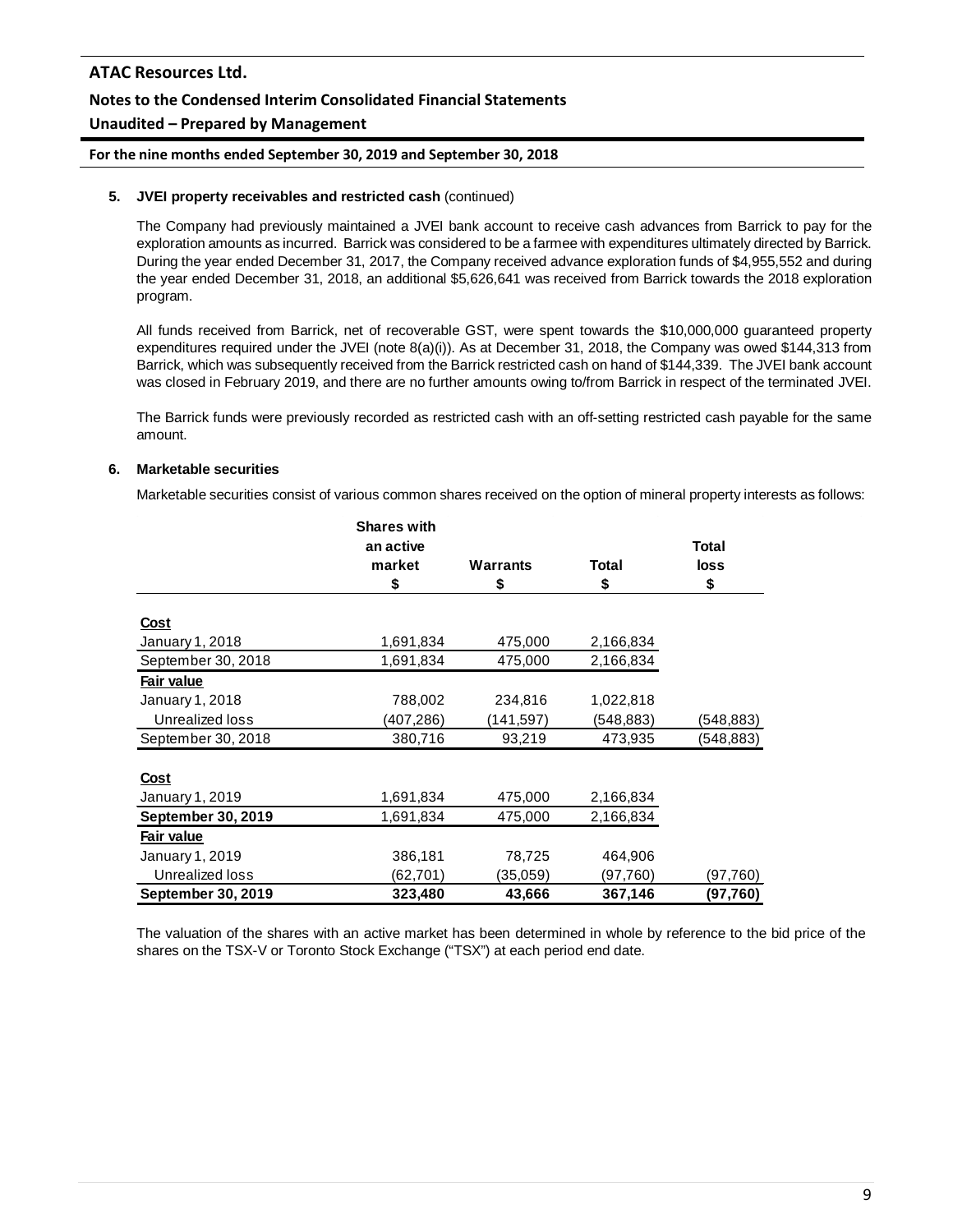# **Notes to the Condensed Interim Consolidated Financial Statements**

# **Unaudited – Prepared by Management**

**For the nine months ended September 30, 2019 and September 30, 2018**

### **7. Subsidiary information**

On July 14, 2010, two wholly-owned subsidiary companies, 0885802 B.C. Ltd. and 0885794 B.C. Ltd. were incorporated under the laws of the Province of British Columbia, Canada to facilitate the possible transfer to them of certain of the Company's mineral property interests. From incorporation to September 30, 2019, neither of the subsidiaries have had any transactions other than to issue nominal \$1 share capital to the Company. The head offices and records offices of the subsidiaries are the same as the Company, as detailed in note 1.

### **8. Mineral property interests**

The Company's mineral property interests consist of various exploration stage properties located in the Yukon Territory, Canada. The properties have been grouped into those which are wholly-owned and those which are royalty or other interests. Properties which are in close proximity and could be developed as a single economic unit are grouped into projects.

|                                  | <b>Wholly-</b> |             |
|----------------------------------|----------------|-------------|
|                                  | owned          | Total       |
|                                  | \$             | \$          |
| January 1, 2018                  | 104,851,142    | 104,851,142 |
| Acquisitions/staking/assessments | 81,686         | 81,686      |
| Exploration and evaluation       | 6,447,400      | 6,447,400   |
| September 30, 2018               | 111,380,228    | 111,380,228 |
|                                  |                |             |
| January 1, 2019                  | 111,907,084    | 111.907.084 |
| Acquisitions/staking/assessments | 60.753         | 60,753      |
| Exploration and evaluation       | 3.044.528      | 3,044,528   |
| Impairments                      | (20, 272)      | (20, 272)   |
| September 30, 2019               | 114,992,093    | 114,992,093 |

Changes in the project carrying amounts for the nine months ended September 30, 2018 and September 30, 2019 are summarized as follows:

| Nine months ended September 30, 2018 |                          |             |                     |                    |               |  |
|--------------------------------------|--------------------------|-------------|---------------------|--------------------|---------------|--|
|                                      |                          |             | <b>Acquisitions</b> | <b>Exploration</b> |               |  |
|                                      |                          | January 1,  | /staking/           | and                | September 30, |  |
|                                      |                          | 2018        | assessments         | evaluation         | 2018          |  |
|                                      |                          | \$          | \$                  | \$                 | \$            |  |
|                                      | Wholly-owned<br>projects |             |                     |                    |               |  |
| (1)                                  | Rackla Gold Property     |             |                     |                    |               |  |
|                                      | - Osiris and Orion       | 68,420,525  | 32,701              | 6,074,308          | 74,527,534    |  |
|                                      | - Rau                    | 36,048,583  | 17,629              | 355,525            | 36,421,737    |  |
|                                      |                          | 104,469,108 | 50,330              | 6,429,833          | 110,949,271   |  |
|                                      | Connaught                | 148,300     | 31,356              | 8,984              | 188,640       |  |
|                                      | <b>Idaho Creek</b>       | 19,490      |                     |                    | 19,490        |  |
|                                      | Panorama                 | 16,110      |                     |                    | 16,110        |  |
|                                      | Rosy                     | 198,134     |                     | 8,583              | 206,717       |  |
|                                      | Total                    | 104,851,142 | 81.686              | 6.447.400          | 111.380.228   |  |

(1) Excludes any expenditures on the Orion project incurred by Barrick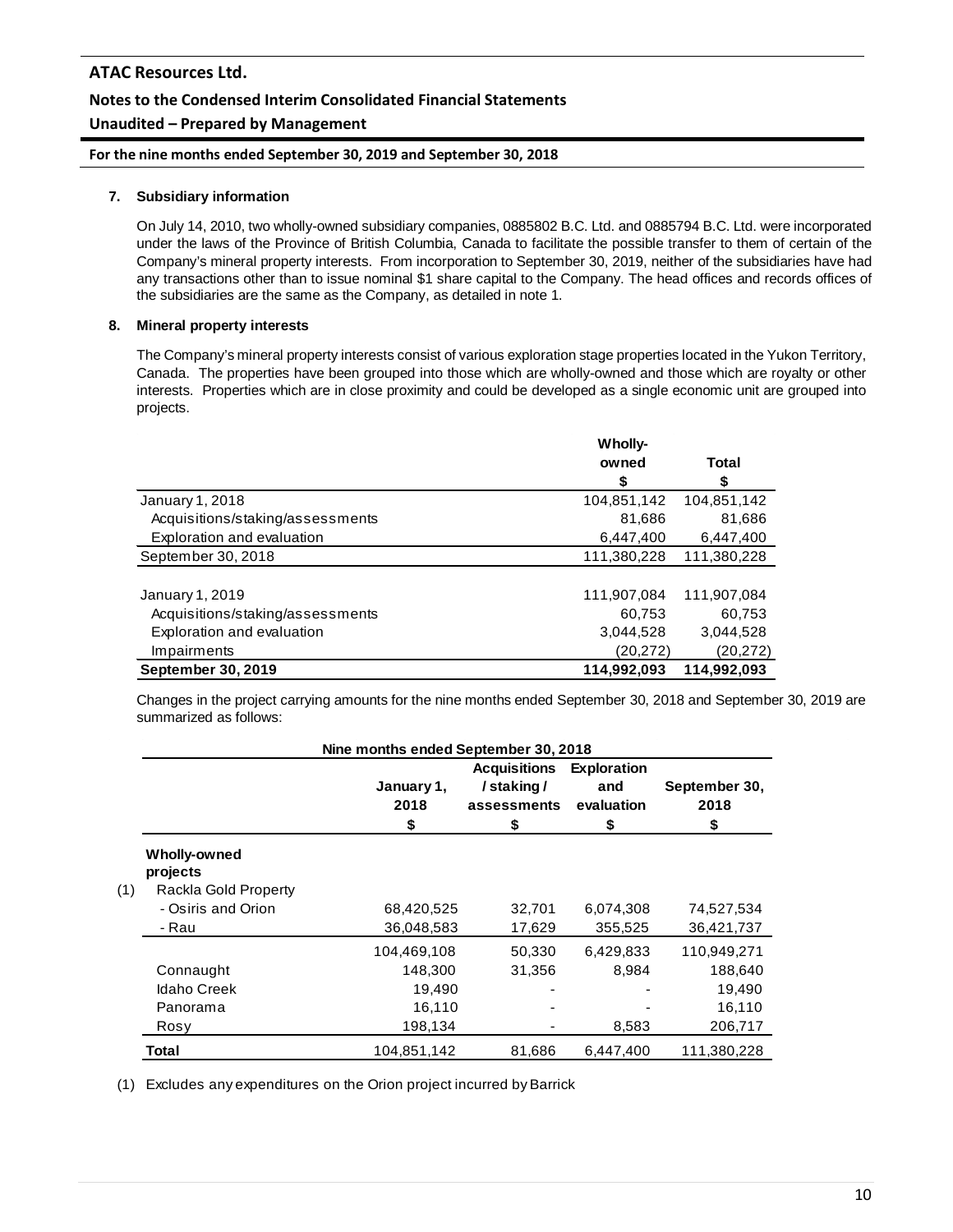# **Notes to the Condensed Interim Consolidated Financial Statements**

# **Unaudited – Prepared by Management**

# **For the nine months ended September 30, 2019 and September 30, 2018**

# **8. Mineral property interests** (continued)

Exploration and evaluation expenditures on the projects consisted of the following:

|                                                 | Osiris    | Rau     | <b>Others</b> | Total     |
|-------------------------------------------------|-----------|---------|---------------|-----------|
| Nine months ended September 30, 2018            | \$        | \$      | \$            | \$        |
|                                                 |           |         |               |           |
| Assays                                          | 132,977   | 24,560  | 403           | 157,940   |
| Drilling                                        | 1,402,553 | ۰       |               | 1,402,553 |
| Field                                           | 725.487   | 32,538  | 338           | 758,363   |
| Helicopter and fixed wing                       | 1,686,039 | 85,717  | -             | 1,771,756 |
| Labour                                          | 1,322,806 | 118,110 | 16.590        | 1,457,506 |
| Resource, engineering and environmental studies | 153,524   | 65,630  |               | 219.154   |
| Surveys and consulting                          | 229,547   | 14,387  |               | 243,934   |
| Travel and accommodation                        | 421.375   | 14,583  | 236           | 436,194   |
| Total                                           | 6,074,308 | 355.525 | 17.567        | 6.447.400 |

|                          | Nine months ended September 30, 2019 |                                                        |                                              |                         |                             |  |  |
|--------------------------|--------------------------------------|--------------------------------------------------------|----------------------------------------------|-------------------------|-----------------------------|--|--|
|                          | January 1,<br>2019<br>S              | <b>Acquisitions</b><br>/ staking /<br>assessments<br>S | <b>Exploration</b><br>and<br>evaluation<br>5 | <b>Impairments</b><br>S | September 30,<br>2019<br>\$ |  |  |
| Wholly-owned<br>projects |                                      |                                                        |                                              |                         |                             |  |  |
| Rackla Gold Property     |                                      |                                                        |                                              |                         |                             |  |  |
| - Osiris and Orion       | 74,960,121                           | 39,942                                                 | 267,672                                      |                         | 75,267,735                  |  |  |
| - Rau                    | 36,512,210                           | 16,730                                                 | 2,718,894                                    |                         | 39,247,834                  |  |  |
|                          | 111,472,331                          | 56,672                                                 | 2,986,566                                    | ٠                       | 114,515,569                 |  |  |
| Connaught                | 190,130                              |                                                        | 54,086                                       |                         | 244,216                     |  |  |
| <b>Idaho Creek</b>       | 19,548                               |                                                        | 3,674                                        |                         | 23,222                      |  |  |
| Panorama                 | 16.110                               | 4,081                                                  | 81                                           | (20, 272)               |                             |  |  |
| Rosy                     | 208,965                              |                                                        | 121                                          |                         | 209,086                     |  |  |
| Total                    | 111,907,084                          | 60,753                                                 | 3,044,528                                    | (20, 272)               | 114,992,093                 |  |  |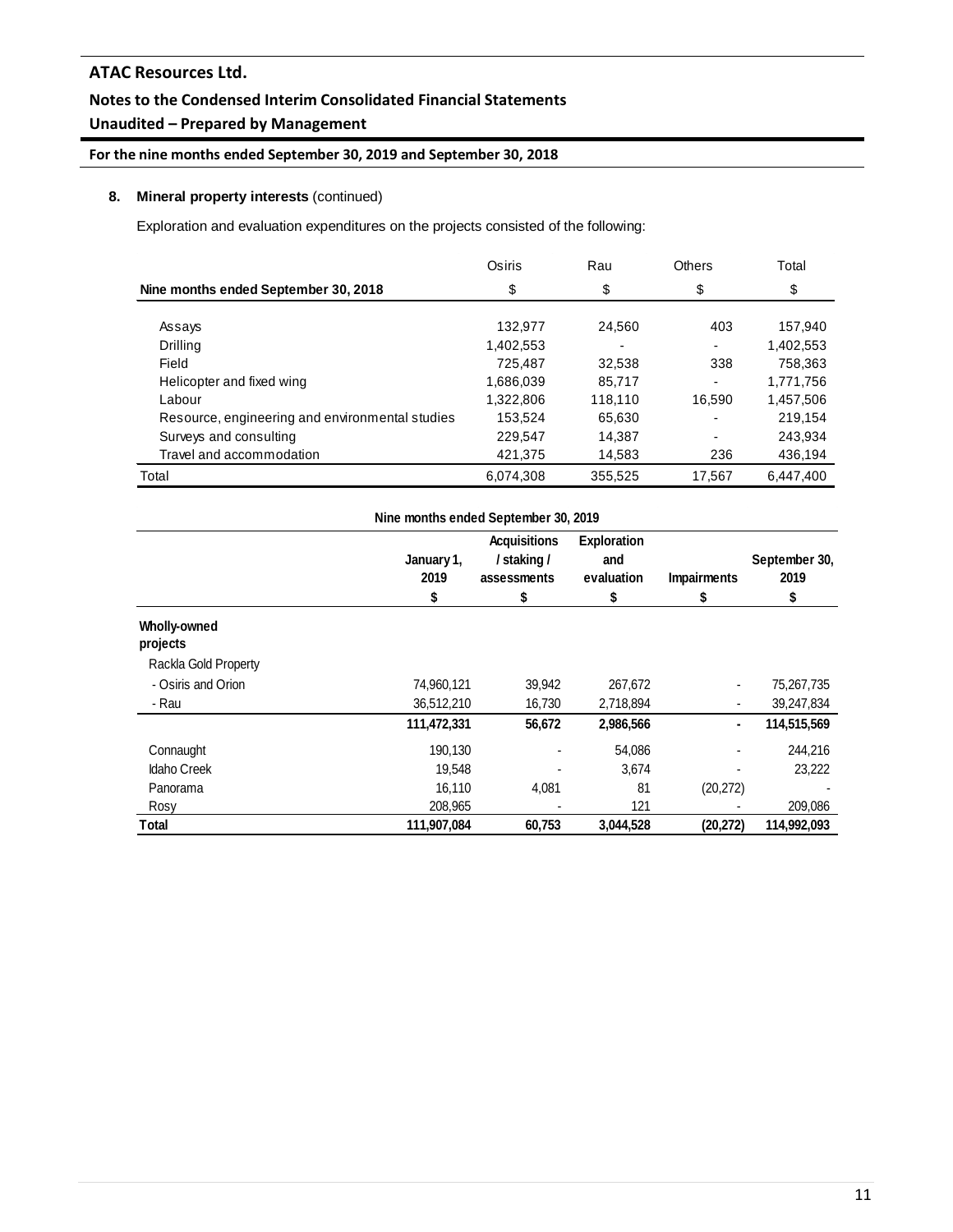# **Notes to the Condensed Interim Consolidated Financial Statements**

# **Unaudited – Prepared by Management**

### **For the nine months ended September 30, 2019 and September 30, 2018**

#### **8. Mineral property interests** (continued)

Exploration and evaluation expenditures on the projects consisted of the following:

|                                                       | <b>Osiris</b> | Rau       | <b>Others</b> | <b>Total</b> |
|-------------------------------------------------------|---------------|-----------|---------------|--------------|
| Nine months ended September 30, 2019                  | \$            | \$        | \$            | \$           |
|                                                       |               |           |               |              |
| Assays                                                | 65,303        | 77.878    | 35.148        | 178,329      |
| Depreciation (note 10)                                | 10.000        |           |               | 10,000       |
| Drilling                                              |               | 613,275   |               | 613,275      |
| Field                                                 | 28,574        | 375,822   | 15,957        | 420,353      |
| Helicopter and fixed wing                             | 39,021        | 614,147   |               | 653,168      |
| Labour                                                | 66,884        | 741,263   | 48,507        | 856,654      |
| Resource, engineering and enviromental studies        |               | 1.443     |               | 1.443        |
| Surveys and consulting                                | 54,690        | 155.761   |               | 210,451      |
| Travel and accommodation                              | 3,200         | 139,305   | 1,850         | 144,355      |
|                                                       | 267,672       | 2,718,894 | 101,462       | 3,088,028    |
| Less: Yukon mineral exploration grant (note 8(a)(ii)) |               |           | (43,500)      | (43,500)     |
| Total                                                 | 267,672       | 2,718,894 | 57,962        | 3,044,528    |

#### **(a) Wholly-owned projects**

The Company's wholly-owned projects are comprised of the rights to explore various mineral claims located in the Yukon Territory, which are at various stages of exploration. They are not subject to any option or sale agreements, except as noted below.

### **(i) Rackla Gold property**

The Rackla Gold property consists of a 100% interest in the various mineral properties located in the Mayo Mining District, Yukon Territory. Cash and common shares totaling \$165,600 have been received under previous Rackla Gold property option agreements.

The Rackla Gold property has been divided into three separate projects, being the Rau, Osiris and Orion projects. The Osiris and Orion projects were previously described as the Nadaleen property.

The Rau project is located at the western end of the Rackla Gold property and hosts the Tiger Gold deposit.

The Osiris project is located at the eastern end of the Rackla Gold property and hosts Carlin-type gold mineralization.

The Orion project is located in the central one-third of the Rackla Gold property and was previously subject to a JVEI with Barrick (note 5). Under the JVEI, Barrick had the right to acquire a 70% interest in the Company's Orion project, which forms the central part of the Company's Rackla Gold Property, for an aggregate of \$55,000,000 in exploration expenditures.

For a 60% interest, the following exploration expenditures were required:

- \$10,000,000 on or before December 31, 2019 (guaranteed amount);
- \$10,000,000 on or before December 31, 2020; and
- \$15,000,000 on or before December 31, 2021

As at December 31, 2018, Barrick had incurred the full \$10,000,000 guaranteed amount, exclusive of recoverable GST. On December 10, 2018, Barrick opted to terminate the JVEI and does not retain any interest in the project.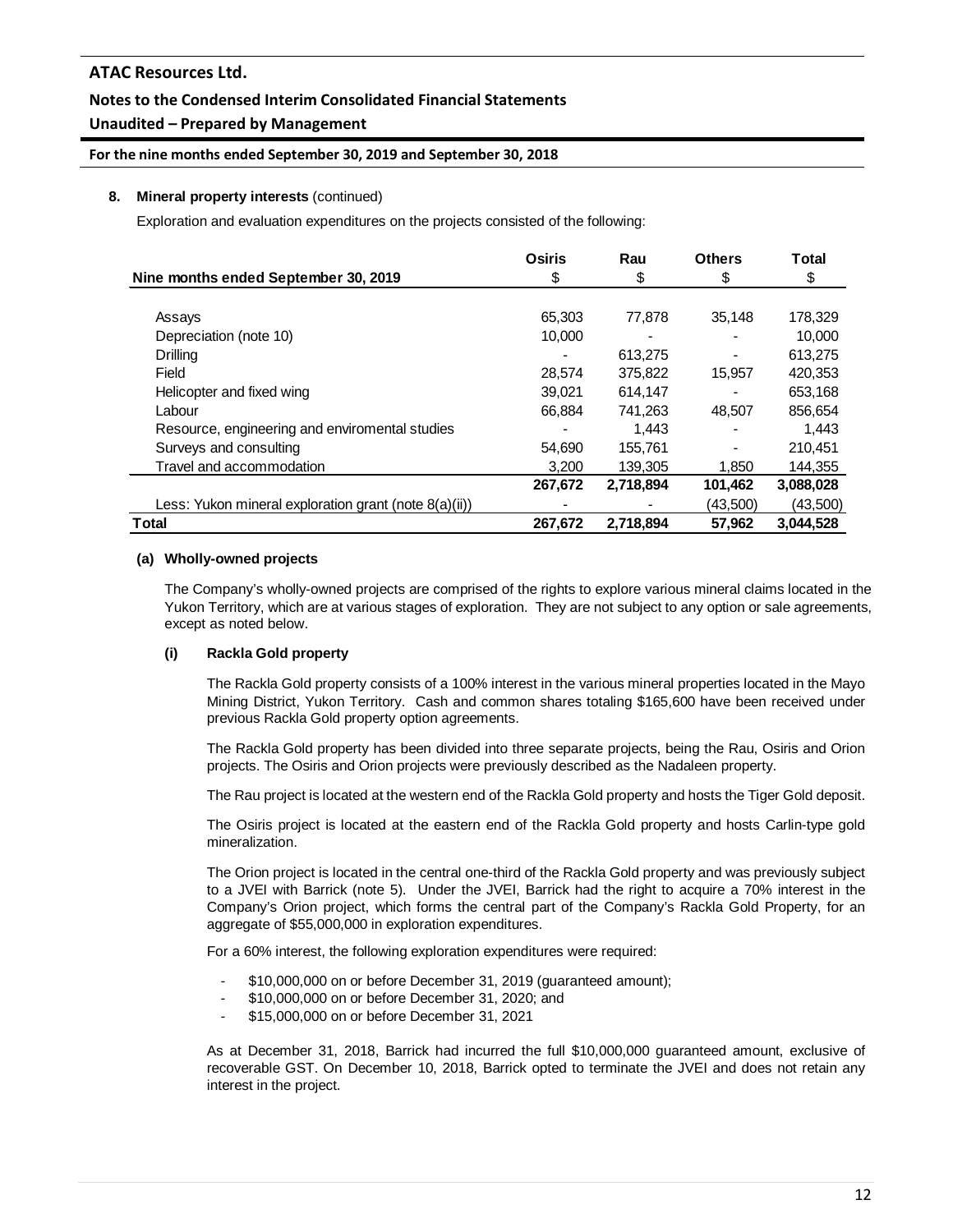### **Notes to the Condensed Interim Consolidated Financial Statements**

# **Unaudited – Prepared by Management**

#### **For the nine months ended September 30, 2019 and September 30, 2018**

#### **8. Mineral property interests** (continued)

#### **(a) Wholly-owned projects** (continued)

#### **(ii) Connaught project**

The Connaught project consists of a 100% interest in the CN, NC, OM and TN mineral claims located in the Dawson Mining District, Yukon Territory.

Cash and common shares totaling \$252,500 were received in 2009 for a 50% sale of the project, which was repurchased in 2012 by issuing common shares having a value of \$182,250.

The TN claims were acquired in August 2018 through the issuance of 60,000 common shares with a fair value of \$30,000. The vendor retains a 1% NSR on the claims.

The Company has been approved to receive financial assistance from the Yukon Government on its CN claims, which will reimburse the Company for one-half of its 2019 qualified exploration expenditures on the claims, to a maximum of \$43,500. The Company has accrued the full \$43,500 of the expected assistance, which has been recorded as a reduction of current period exploration expenditures.

#### **(iii) Idaho Creek project**

The Idaho Creek project consists of a 100% interest in the Idaho mineral claims located in the Whitehorse Mining District, Yukon Territory.

Cash and common shares totaling \$269,413 have been received under previous option agreements.

#### **(iv) Panorama project**

The Panorama project consisted of a 100% interest in the Aussie mineral claims located in the Dawson Mining District, Yukon Territory. Cash and common shares totaling \$328,400 have been received under previous option agreements.

During the nine months ended September 30, 2019, the claims were returned to the original owners and all accumulated costs written off.

### **(v) Rosy project**

The Rosy project consists of a 100% interest in the Rosy and Sam mineral claims located in the Whitehorse Mining District, Yukon Territory.

Cash and common shares totaling \$167,000 have been received under previous option agreements.

#### **(b) Other interests**

#### **Royalty interests**

The Company has a 1% NSR on the Golden Revenue, Nitro, Seymour and Dawson Gold properties located in the Dawson and Whitehorse Mining Districts, Yukon Territory.

### **9. Reclamation deposit**

The reclamation deposit is comprised of a cashable guaranteed investment certificate with a one-year term. It is pledged to the Yukon Government to ensure specified properties are properly restored after exploration. Management has determined that the Company has no material reclamation work related to the properties requiring the deposit.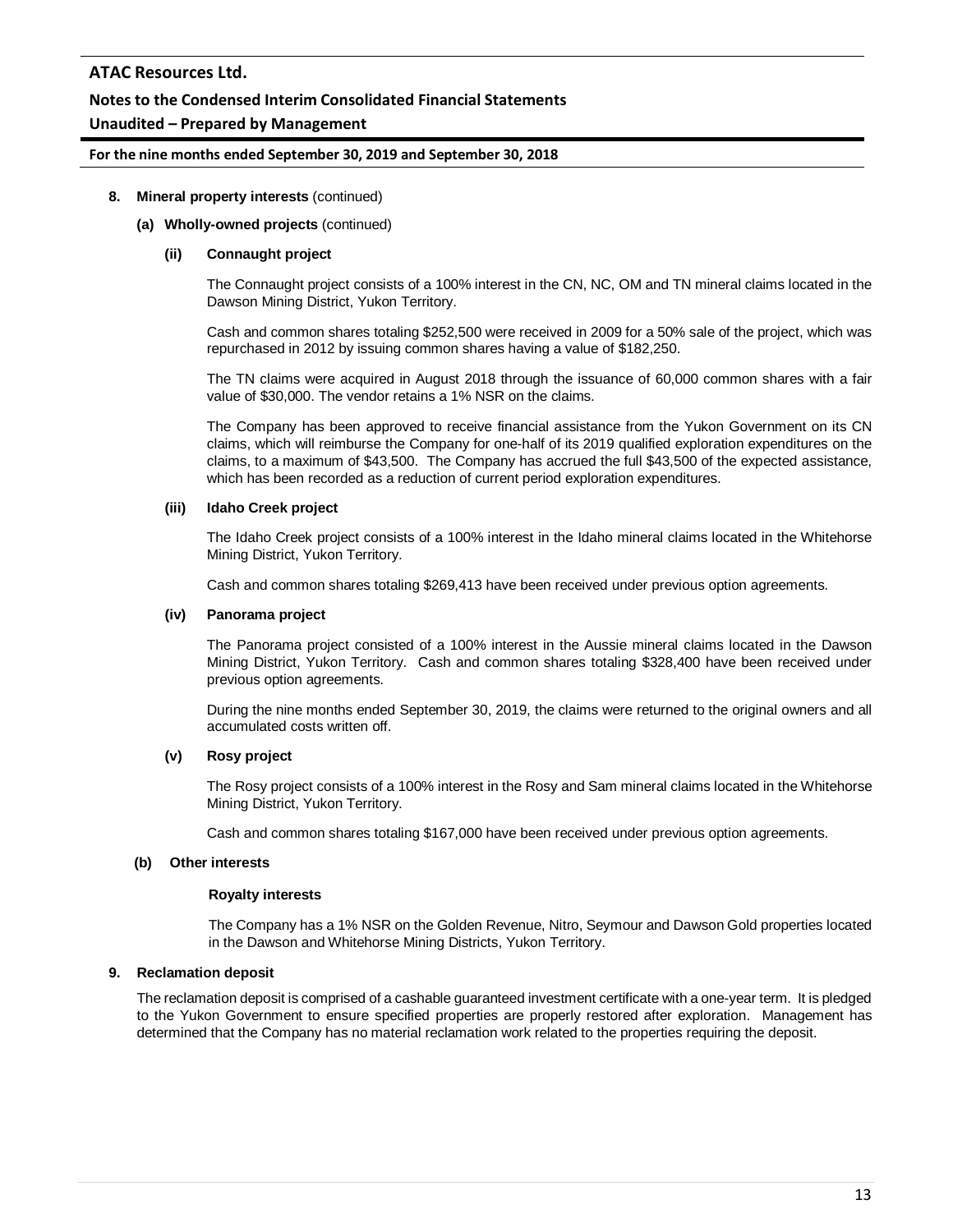## **Notes to the Condensed Interim Consolidated Financial Statements**

### **Unaudited – Prepared by Management**

#### **For the nine months ended September 30, 2019 and September 30, 2018**

#### **10. Equipment**

|                                       | <b>Exploration</b> |              |
|---------------------------------------|--------------------|--------------|
|                                       | equipment          | <b>Total</b> |
|                                       | S                  | S            |
| Cost                                  |                    |              |
| January 1, 2018 and December 31, 2018 |                    |              |
| <b>Accumulated depreciation</b>       |                    |              |
| January 1, 2018 and December 31, 2018 |                    |              |
| <b>Cost</b>                           |                    |              |
| January 1, 2019                       |                    |              |
| Additions                             | 160,000            | 160,000      |
| September 30, 2019                    | 160,000            | 160,000      |
| <b>Accumulated depreciation</b>       |                    |              |
| January 1, 2019                       |                    |              |
| Depreciation                          | 10,000             | 10,000       |
| September 30, 2019                    | 10,000             | 10,000       |
| Net book value                        |                    |              |
| December 31, 2018                     |                    |              |
| September 30, 2019                    | 150,000            | 150,000      |

Depreciation is capitalized to the Company's exploration properties (note 8), as it is used exclusively for the Company's exploration efforts. During the nine months ended September 30, 2019, the Company capitalized \$10,000 in depreciation charges (2018 - \$nil) to exploration properties.

### **11. Share capital**

The authorized share capital of the Company consists of unlimited common shares without par value, and unlimited Class "A" preferred shares with a par value of \$1.00 each. All issued shares are fully paid.

#### **Transactions for the issue of share capital during the nine months ended September 30, 2019:**

**(a)** On March 22, 2019, the Company completed a flow-through private placement consisting of the issue of 10,507,143 flow-through units at a price of \$0.35 each for gross proceeds of \$3,677,500. Each unit consists of one flow-through common share and one-half of a share purchase warrant, with each whole warrant being exercisable into a non-flow-through common share at an exercise price of \$0.425 until March 22, 2021.

The flow-through share units were issued at a premium to the trading value of the Company's common shares, which is a reflection of the value of the income tax write-offs that the Company will renounce to the flow-through shareholders. The premium was determined to be \$1,155,786 and has been recorded as a reduction of share capital. An equivalent flow-through share premium liability was recorded and is being reversed pro-rata as the required exploration expenditures are incurred (see note 17). No value was allocated to the warrant component of the unit.

Finders' fees totaling \$149,108 were incurred in respect of the placement, including the issue of 382,500 finders' warrants having a fair value of \$15,200. Legal and filing fees amounted to \$46,262 and have been recorded as a share issue cost and deducted from share capital net of deferred income tax benefits of \$48,646.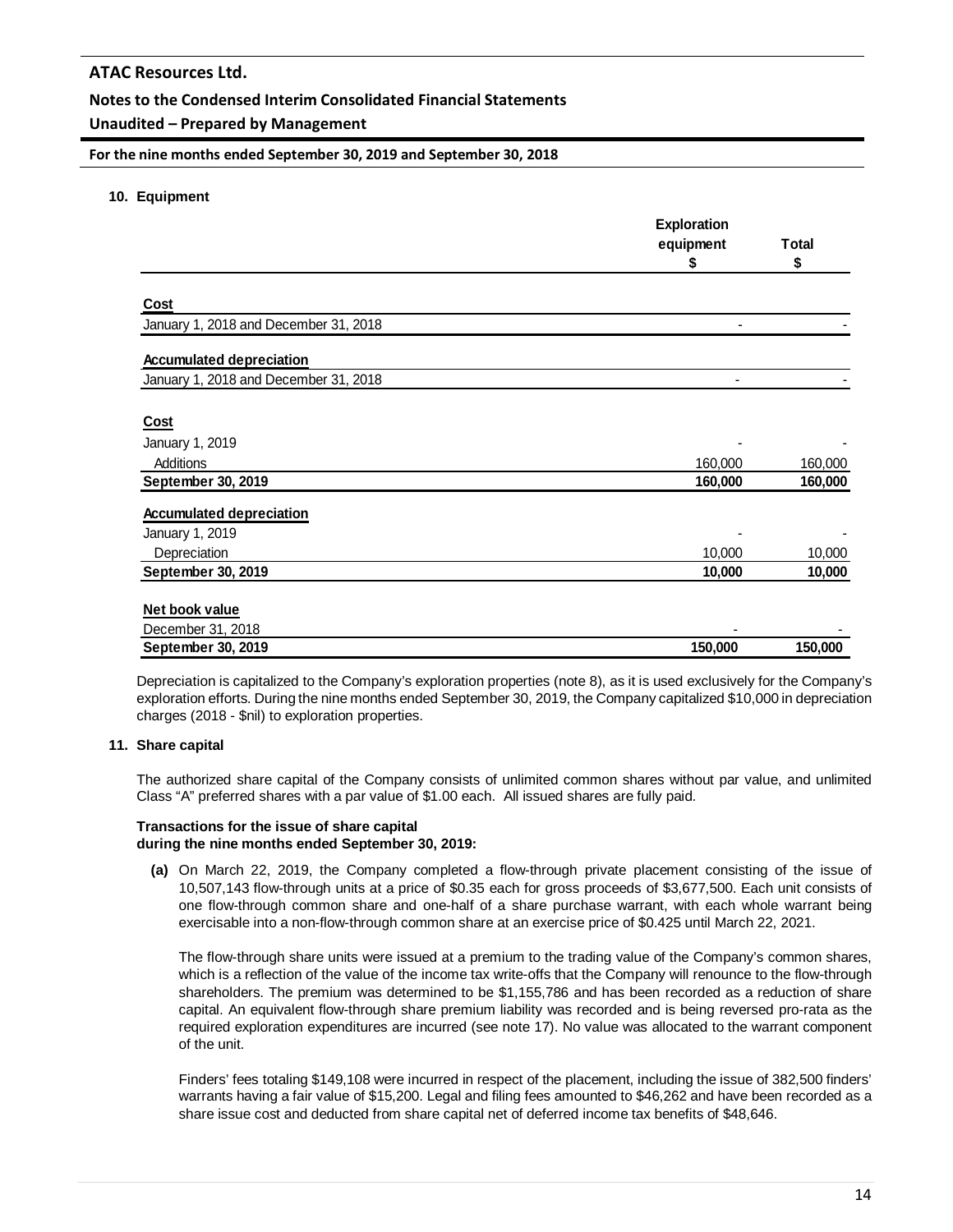### **Notes to the Condensed Interim Consolidated Financial Statements**

### **Unaudited – Prepared by Management**

#### **For the nine months ended September 30, 2019 and September 30, 2018**

#### **11. Share capital** (continued)

#### **Transactions for the issue of share capital during the nine months ended September 30, 2018:**

- **(b)** The Company issued 60,000 common shares at a price of \$0.50 per share for total consideration of \$30,000. The shares were issued to acquire the TN claims (note 8(a)(ii)), that form part of the Company's Connaught project.
- **(c)** The Company issued 50,000 common shares on the exercise of options for proceeds of \$15,500. In addition, \$9,448 representing the fair value of the options on initial vesting was re-allocated from contributed surplus to share capital.
- **(d)** On May 25, 2018, the Company completed a flow-through private placement consisting of the issue of 7,556,700 flow-through common shares at a price of \$0.60 each for gross proceeds of \$4,534,020. The flow-through shares were issued at a premium to the trading value of the Company's common shares, which is a reflection of the value of the income tax write-offs that the Company renounced to the flow-through shareholders. The premium was determined to be \$151,134 and was recorded as a reduction of share capital. An equivalent flow-through share premium liability was recorded, which was reversed pro-rata as the required exploration expenditures were completed (see note 17).

Finders' fees totaling \$328,885 were incurred in respect of the placement, including the issue of 437,441 finders' warrants having a fair value of \$61,500. Legal and filing fees amounted to \$37,670 and were included with the finders' fees and recorded as a share issue cost and deducted from share capital net of deferred income tax benefits of \$82,365.

#### **Common share rights**

The Company has a "Rights Plan" under which one right is issued for each issued and outstanding common share of the Company. Each right entitles the holder to purchase from the Company one common share at a price equal to onehalf the market price for each common share of the Company, subject to certain anti-dilutive adjustments. The rights are exercisable only if the Company receives an unacceptable take-over bid as defined in the Rights Plan. The current Rights Plan was replaced with a new Rights Plan at the May 2017 annual shareholders' meeting and will remain in effect until the annual shareholders' meeting in 2020. As at September 30, 2019, there were 158,035,720 rights outstanding (December 31, 2018 – 147,528,577).

#### **Stock options**

The Company has an incentive stock option plan (the "Plan"), under which the maximum number of stock options issued cannot exceed 10% of the Company's currently issued and outstanding common shares. The exercise period for any options granted under the Plan cannot exceed ten years. The exercise price of options granted under the Plan cannot be less than the "discounted market price" of the common shares (defined as the last closing market price of the Company's common shares immediately preceding the issuance of a news release announcing the granting of the options, or the date of grant in respect of options granted to consultants, less a discount of from 15% to 25%), unless otherwise agreed to by the Company and accepted by the TSX-V.

A participant who is not a consultant conducting investor relations activities, who is granted an option under the plan with exercise prices at or above "Market Price" will have their options vest immediately, unless otherwise determined by the Board of Directors. A participant who is granted an option under the plan with exercise prices below "Market Price" will become vested with the right to exercise one-sixth of the option upon conclusion of every three months subsequent to the grant date. A participant who is a consultant conducting investor relations activities who is granted options under the plan will become vested with the right to exercise one-quarter of the options upon conclusion of every three months subsequent to the grant date.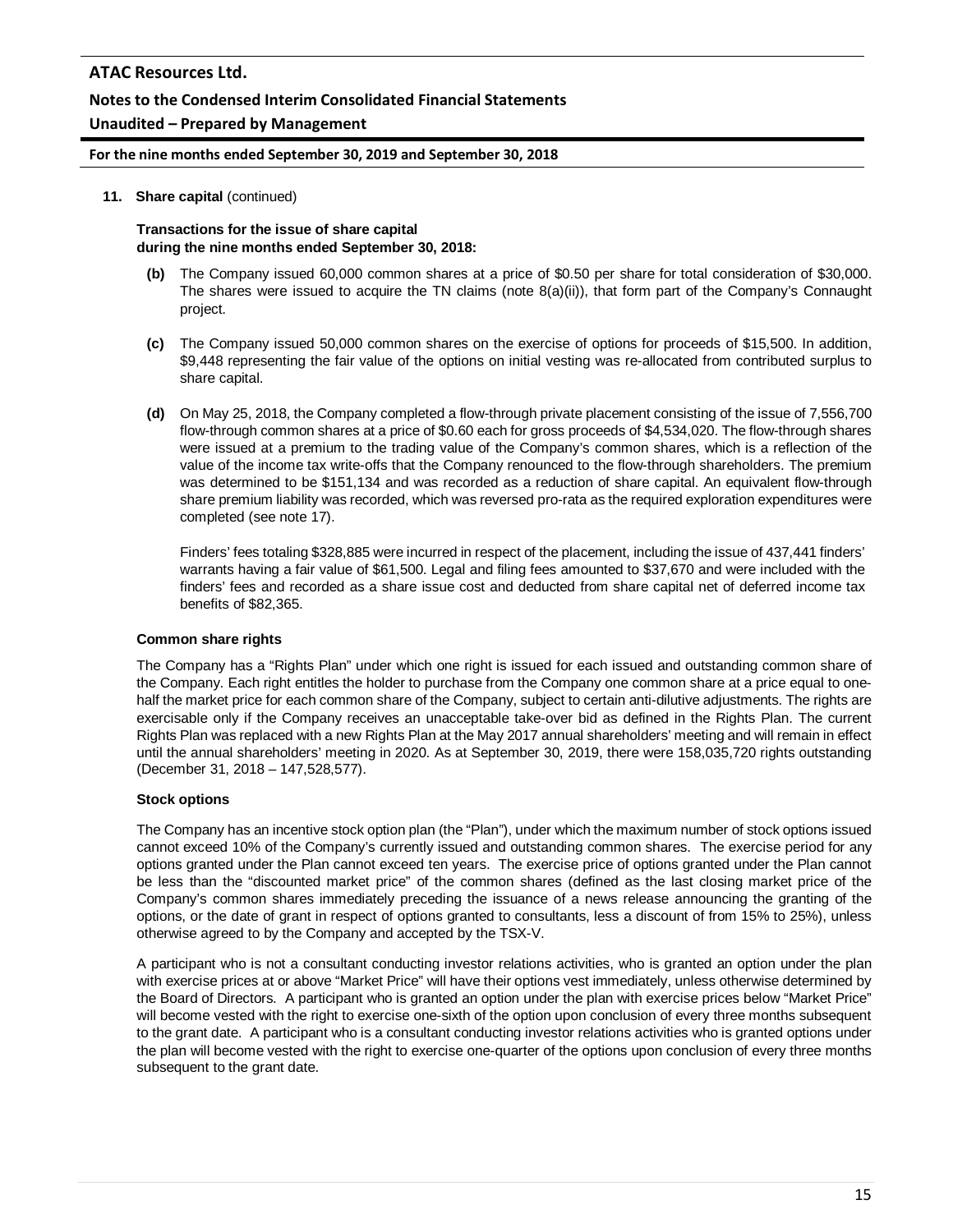## **Notes to the Condensed Interim Consolidated Financial Statements**

# **Unaudited – Prepared by Management**

### **For the nine months ended September 30, 2019 and September 30, 2018**

#### **11. Share capital** (continued)

#### **Stock options** (continued)

A summary of the status of the Company's stock options as at September 30, 2019 and December 31, 2018 and changes during the period/year then ended is as follows:

|                                               | Period ended<br>September 30, 2019 |                                    |             | Year ended<br>December 31, 2018    |  |
|-----------------------------------------------|------------------------------------|------------------------------------|-------------|------------------------------------|--|
|                                               | Options                            | Weighted average<br>exercise price | Options     | Weighted average<br>exercise price |  |
|                                               | #                                  | \$                                 | #           | \$                                 |  |
| Options outstanding, beginning of period/year | 12,050,000                         | 0.57                               | 11,170,000  | 0.79                               |  |
| Granted                                       | 2,680,000                          | 0.30                               | 3,415,000   | 0.55                               |  |
| Exercised                                     |                                    |                                    | (50,000)    | 0.31                               |  |
| Expired/cancelled                             | (2,292,500)                        | 0.70                               | (2,485,000) | 1.51                               |  |
| Options outstanding, end of period/year       | 12,437,500                         | 0.49                               | 12,050,000  | 0.57                               |  |

As at September 30, 2019, the Company has stock options outstanding and exercisable as follows:

| Options<br>outstanding | Options<br>exercisable | Exercise<br>price | Expiry date      |
|------------------------|------------------------|-------------------|------------------|
| #                      | #                      | \$                |                  |
| 1,450,000              | 1,450,000              | 0.75              | January 23, 2020 |
| 1,917,500              | 1,917,500              | 0.31              | January 21, 2021 |
| 250,000                | 250,000                | 0.76              | June 7, 2021     |
| 2,840,000              | 2,840,000              | 0.55              | May 26, 2022     |
| 3,165,000              | 3,165,000              | 0.55              | February 1, 2023 |
| 250,000                | 250,000                | 0.53              | March 1, 2023    |
| 2,565,000              | 1,282,500              | 0.30              | February 4, 2024 |
| 12,437,500             | 11,155,000             |                   |                  |

The following table summarizes information about the stock options outstanding at September 30, 2019:

| Range of      |            |                | Weighted average Weighted average |
|---------------|------------|----------------|-----------------------------------|
| prices        | Options    | remaining life | exercise price                    |
| \$            | #          | (years)        |                                   |
| $0.30 - 0.31$ | 4,482,500  | 3.05           | 0.30                              |
| $0.53 - 0.55$ | 6,255,000  | 3.03           | 0.55                              |
| $0.75 - 0.76$ | 1,700,000  | 0.52           | 0.75                              |
|               | 12,437,500 | 2.70           | 0.49                              |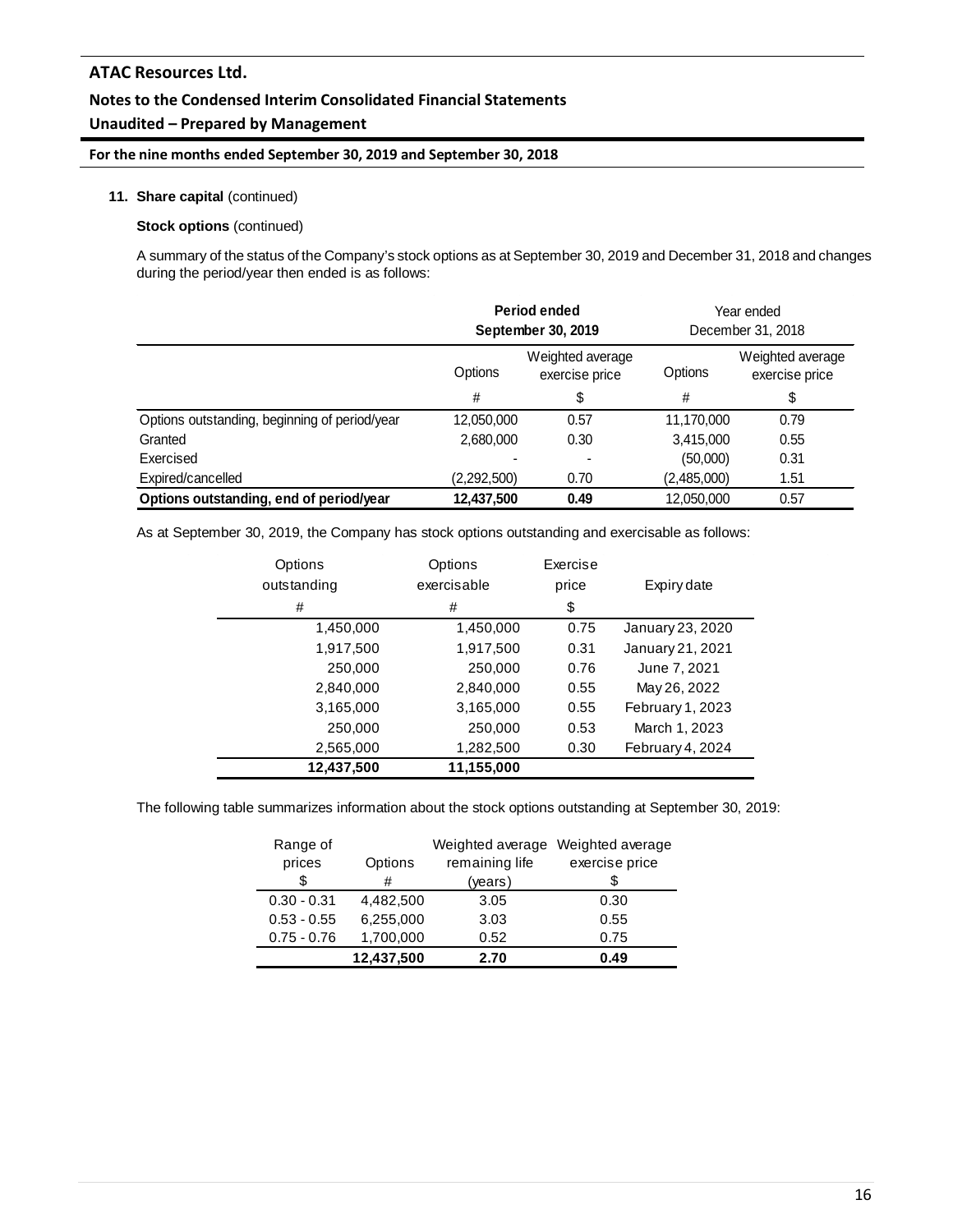# **ATAC Resources Ltd. Notes to the Condensed Interim Consolidated Financial Statements Unaudited – Prepared by Management**

#### **For the nine months ended September 30, 2019 and September 30, 2018**

#### **11. Share capital** (continued)

#### **Stock options** (continued)

During the nine months ended September 30, 2019, 2,680,000 stock options (2018 – 3,415,000) were granted to Officers, Directors, related company employees and consultants. The Company has recorded the fair value of all options granted using the Black-Scholes option pricing model. Share-based payment costs were calculated using the following weighted average assumptions: expected life of options - five years (2018 – five years), stock price volatility – 71.98% (2018 – 78.61%), no dividend yield (2018 – none), and a risk-free interest rate yield – 1.84% (2018 – 2.12%). The fair value is particularly impacted by the Company's stock price volatility, determined using data from the previous five years.

Using the above assumptions, the fair value weighted average of options granted during the nine months ended September 30, 2019, was \$0.18 per option (2018 – \$0.34), for a total of \$480,948 (2018 - \$1,146,541). The total sharebased payment expense for the nine months ended September 30, 2019 was \$436,126 (2018 - \$1,116,571), which is presented as an operating expense, and includes only options that vested during the period.

During the nine months ended September 30, 2019, 1,905,000 options (2018 – 1,830,000) expired unexercised. As a result, the original share-based payments expense of \$951,808 (2018 – \$2,427,036) was reversed from contributed surplus and credited to deficit.

During the nine months ended September 30, 2019, 387,500 options (2018 – 655,000) were cancelled. As a result, the original share-based payments expense of \$91,740 (2018 - \$270,162) has been reversed from contributed surplus and credited to deficit.

#### **Warrants**

As an incentive to complete private placements the Company may issue units which include common shares and common share purchase warrants. Using the residual value method, the Company determines whether a value should be allocated to the warrants attached to the units sold in completed private placements.

Finders' warrants may be issued as a private placement share issue cost and are valued using the Black-Scholes option pricing model. During the nine months ended September 30, 2019, the Company issued 5,253,572 warrants to subscribers to the flow-through financing completed (note 11(a)).

In addition, 382,500 finders' warrants were issued in connection with the financing. The value of the finders' warrants was determined to be \$15,200 using the Black-Scholes option pricing model with the following weighted average assumptions: expected life of warrants - two years, stock price volatility – 59.66%, no dividend yield, and a risk-free interest rate yield – 1.47%.

During the nine months ended September 30, 2019, 437,441 finders' warrants (2018 – none) expired unexercised. As a result, the original fair value of \$61,500 (2018 - \$nil) has been reversed from contributed surplus and credited to share capital.

A summary of the status of the Company's warrants as at September 30, 2019 and December 31, 2018 and changes during the period/year then ended is as follows:

|                                                | <b>Period ended</b><br>September 30, 2019 |                                    |          | Year ended<br>December 31, 2018    |  |
|------------------------------------------------|-------------------------------------------|------------------------------------|----------|------------------------------------|--|
|                                                | Warrants                                  | Weighted average<br>exercise price | Warrants | Weighted average<br>exercise price |  |
|                                                | #                                         | \$                                 | #        | \$                                 |  |
| Warrants outstanding, beginning of period/year | 437.441                                   | 0.60                               |          |                                    |  |
| <b>Issued</b>                                  | 5,636,072                                 | 0.425                              | 437.441  | 0.60                               |  |
| Expired                                        | (437,441)                                 | 0.60                               |          |                                    |  |
| Warrants outstanding, end of period/year       | 5,636,072                                 | 0.425                              | 437.441  | 0.60                               |  |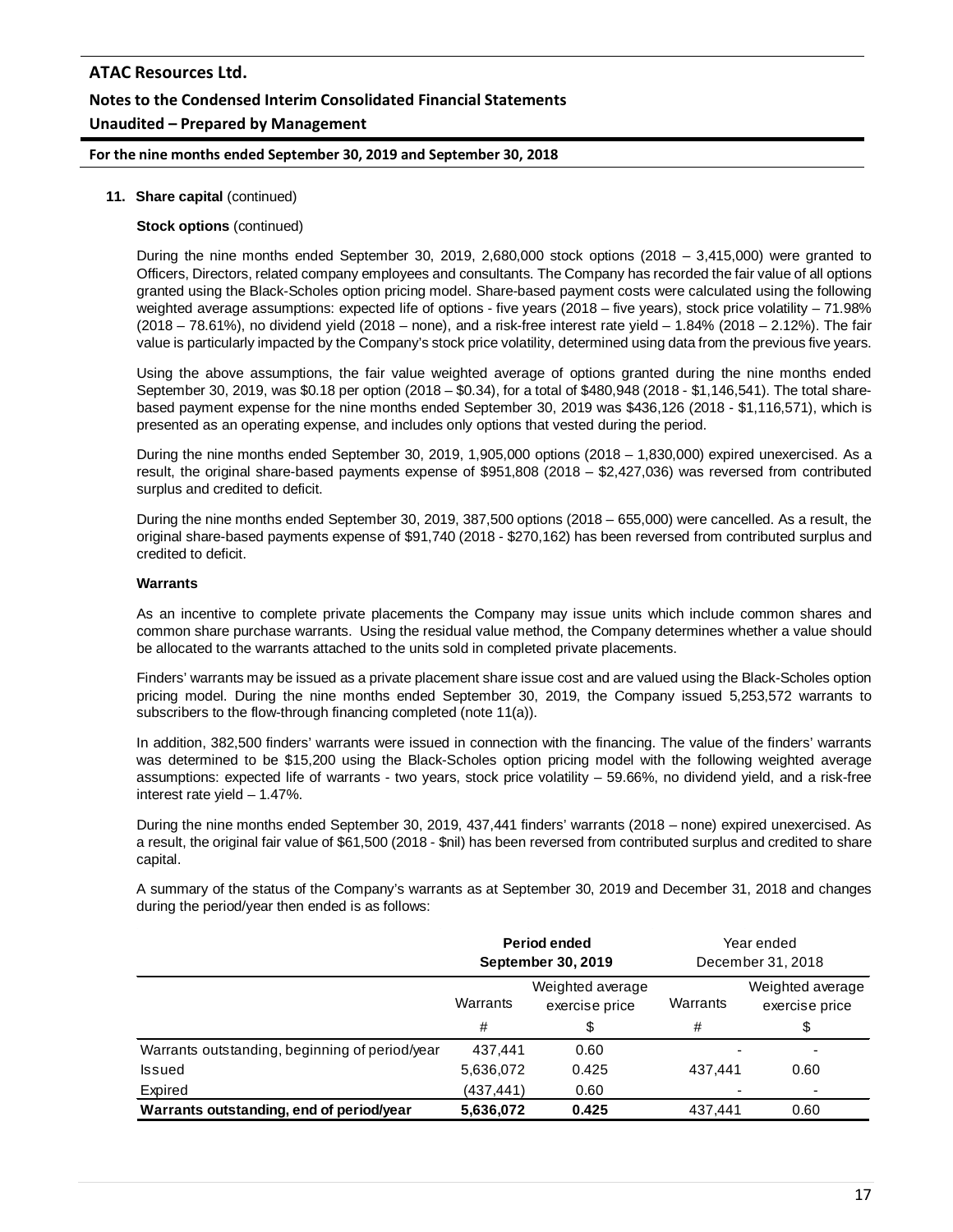# **Notes to the Condensed Interim Consolidated Financial Statements**

# **Unaudited – Prepared by Management**

### **For the nine months ended September 30, 2019 and September 30, 2018**

#### **11. Share capital** (continued)

**Warrants** (continued)

As at September 30, 2019, the Company has warrants outstanding and exercisable as follows:

| Warrants    | Warrants    | Exercise | Expiry date    |
|-------------|-------------|----------|----------------|
| outstanding | exercisable | price    |                |
| #           | #           | S        |                |
| 5,253,572   | 5,253,572   | 0.425    | March 22, 2021 |
| 382,500     | 382,500     | 0.425    | March 22, 2021 |
| 5,636,072   | 5,636,072   |          |                |

#### **Contributed surplus**

Contributed surplus includes the accumulated fair value of stock options recognized as share-based payments and the fair value of finders' warrants issued on private placements completed. Contributed surplus is increased by the fair value of these items on vesting and is reduced by corresponding amounts when the options or warrants expire or are exercised or cancelled.

#### **12. Loss per share**

The calculation of basic and diluted loss per share for the nine months ended September 30, 2019 was based on the loss of \$787,364 (2018 – \$3,423,389) and a weighted average number of common shares outstanding of 154,918,216 (2018 – 143,456,960).

All stock options and warrants were excluded from the diluted weighted average number of shares calculation, as their effect would have been anti-dilutive.

#### **13. Related party payables and transactions**

A number of key management personnel and Directors hold positions in other entities that result in them having control or significant influence over the financial or operating policies of those entities. There were no loans to key management personnel or Directors, or entities over which they have control or significant influence during the nine months ended September 30, 2019 or September 30, 2018.

Graham Downs, the Company's President and CEO and Matthew Keevil, the Company's Vice-president of Corporate Affairs, receive monthly salaries and incentive stock options. All other key management personnel and Directors receive no salaries, non-cash benefits (other than incentive stock options), or other remuneration directly from the Company, other than noted below, and there are no employment contracts with them that cannot be terminated without penalty on thirty days advance notice. Key management personnel and Directors participate in the Company's stock option plan.

During the nine months ended September 30, 2019, 1,750,000 stock options (2018 – 2,850,000) were granted to key management personnel and Directors having a fair value on issue of \$314,052 (2018 – \$1,040,691). The options granted are exercisable at \$0.30 until February 4, 2024 (2018 – exercisable at \$0.55 and \$0.53 until February 1, 2023 and March 1, 2023), and vest over a one-year period ending February 4, 2020 (2018 – vest over one-year periods ending February 1, 2019 and March 1, 2019).

During the nine months ended September 30, 2019, 1,150,000 management personnel and Director stock options (2018 – 1,600,000) having a fair value on issue of \$574,582 (2018 - \$2,152,287) expired unexercised.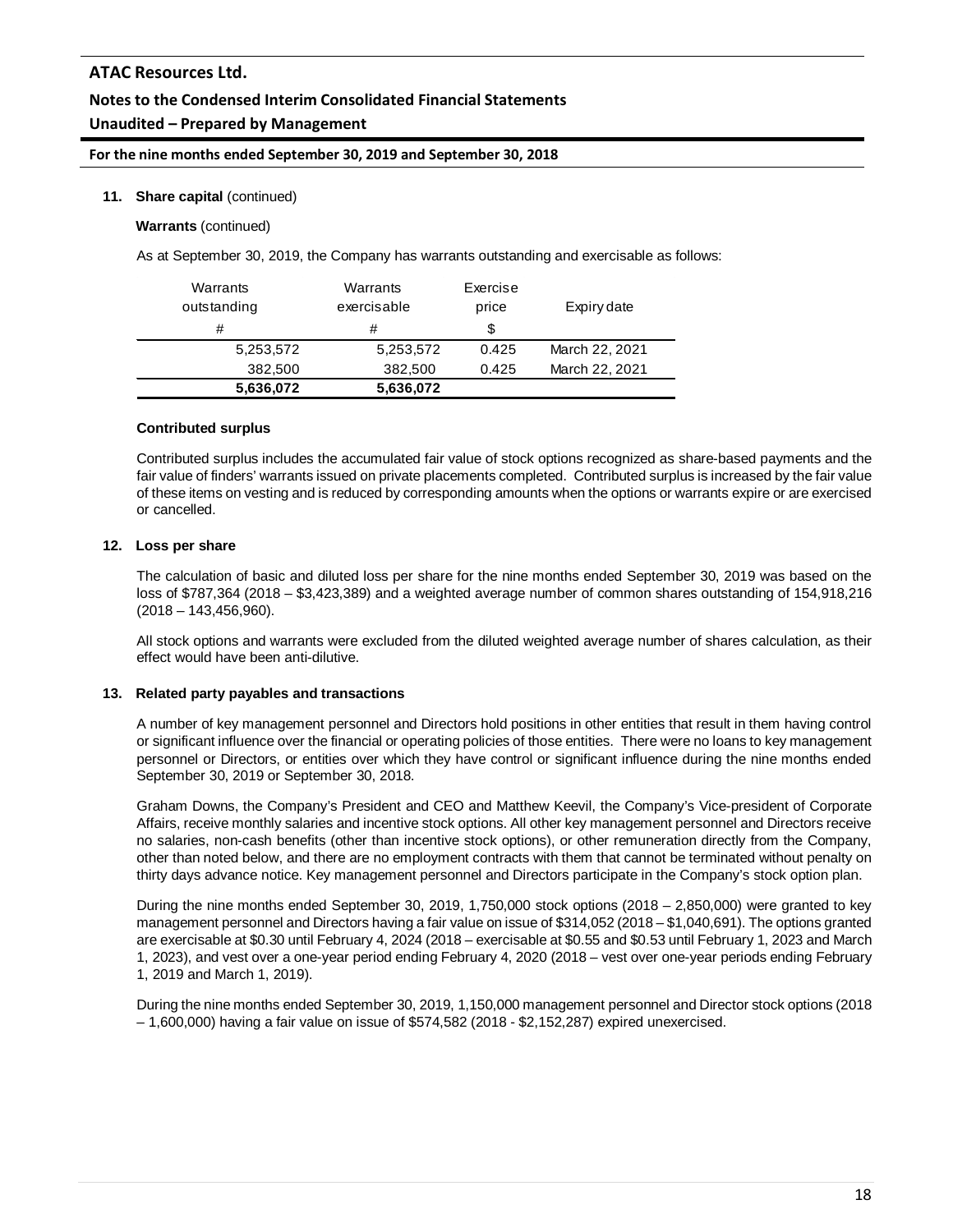### **Notes to the Condensed Interim Consolidated Financial Statements**

#### **Unaudited – Prepared by Management**

#### **For the nine months ended September 30, 2019 and September 30, 2018**

#### **13. Related party payables and transactions** (continued)

The Company transacted with the following related parties:

- **(a)** Archer Cathro is a geological consulting firm that is a related party through its management contracts, which confer significant influence over operations. Charges are for property location, acquisition, exploration, management, accounting and office rent and administration.
- **(b)** Glenn Yeadon is a Director and the Company's Secretary. He controls Glenn R. Yeadon Personal Law Corporation ("Yeadon Law Corp."), which provides the Company with legal services.
- **(c)** Larry Donaldson is the Company's CFO. He is a principal of Donaldson Brohman Martin CPA Inc. ("DBM CPA") (formerly Donaldson Grassi Chartered Professional Accountants until January 31, 2019), a firm in which he has significant influence. DBM CPA provides the Company with accounting and tax services.
- **(d)** Douglas Goss is a Director and the Company's Chairman of the Board. He controls Douglas O. Goss Professional Corporation ("D. Goss Corporation"), which provides consulting services to the Company.
- **(e)** Ian Talbot is the Company's COO. He provides the Company with management services.
- **(f)** Robert Carne is a Company Director. He controls Carvest Holdings Ltd. ("Carvest"), which provides geological consulting services to the Company.
- **(g)** Graham Downs is the Company's President and CEO. He is paid a monthly salary and benefits for his services.
- **(h)** Bruce Kenway is a Company Director and Chairman of the Audit Committee. He is a partner in Kenway Mack Slusarchuk Stewart LLP ("Kenway Mack"), which provides advisory services to the Company.
- **(i)** Matthew Keevil is the Company's Vice-president of Corporate Affairs. Effective March 1, 2018, he is paid a monthly salary and benefits for his services.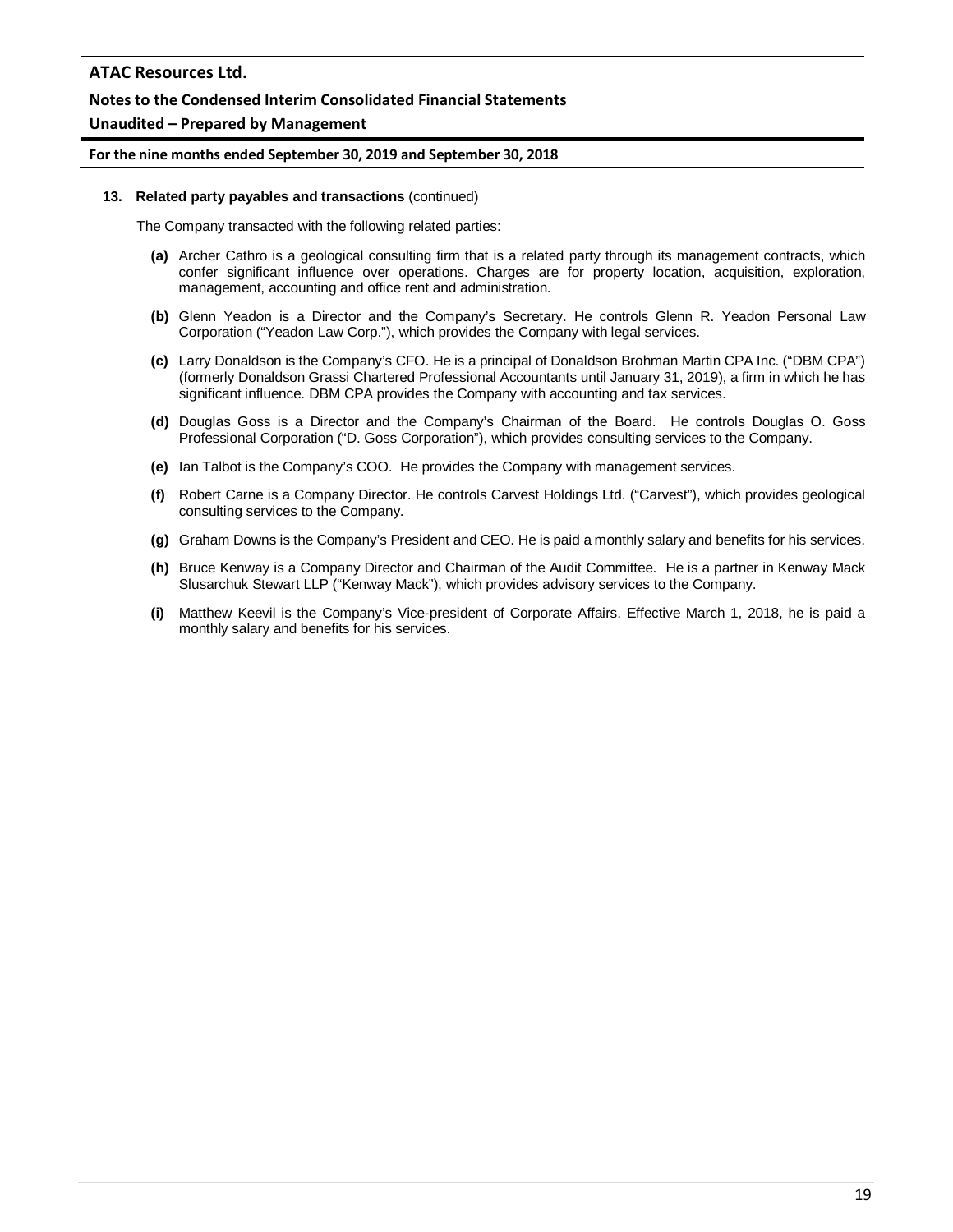# **Notes to the Condensed Interim Consolidated Financial Statements**

# **Unaudited – Prepared by Management**

### **For the nine months ended September 30, 2019 and September 30, 2018**

#### **13. Related party payables and transactions** (continued)

The aggregate value of transactions and outstanding balances with key management personnel and Directors and entities over which they have control or significant influence were as follows:

|     |                               | <b>Transactions</b><br>9 months ended<br>September 30,<br>2019<br>\$ | Transactions<br>9 months ended<br>September 30,<br>2018<br>\$ | <b>Balance</b><br>outstanding<br>September 30,<br>2019<br>\$ | <b>Balance</b><br>outstanding<br>December 31.<br>2018<br>\$ |
|-----|-------------------------------|----------------------------------------------------------------------|---------------------------------------------------------------|--------------------------------------------------------------|-------------------------------------------------------------|
|     | Archer, Cathro                |                                                                      |                                                               |                                                              |                                                             |
|     | - geological services         | 1,205,536                                                            | 2,062,813                                                     | 327,097                                                      | 314,050                                                     |
|     | - office and administration   | 43,956                                                               | 65,382                                                        | 24,772                                                       | 26,057                                                      |
|     |                               | 1,249,492                                                            | 2,128,195                                                     | 351,869                                                      | 340,107                                                     |
|     | Carvest - geological services | 27,610                                                               | 3,770                                                         | 12,941                                                       |                                                             |
| (1) | Yeadon Law Corp.              | 44,662                                                               | 54,881                                                        |                                                              | 6,484                                                       |
|     | <b>DBMCPA</b>                 | 33,200                                                               | 36,800                                                        | 11,000                                                       | 18,000                                                      |
|     | D. Goss Corporation           | 31,500                                                               | 31,500                                                        |                                                              |                                                             |
|     | Graham Downs                  | 172,851                                                              | 172,669                                                       |                                                              |                                                             |
|     | lan Talbot                    | 31,500                                                               | 30,844                                                        |                                                              |                                                             |
|     | Kenway Mack                   | 9,000                                                                | 9,000                                                         |                                                              |                                                             |
|     | Matthew Keevil                | 107,422                                                              | 79,743                                                        |                                                              |                                                             |
|     |                               | 1,707,237                                                            | 2,547,402                                                     | 375,810                                                      | 364,591                                                     |

(1) Transactions for the nine months ended September 30, 2019 include \$19,000 in share issue costs

All related party balances are unsecured and are due within thirty days without interest.

The transactions with the key management personnel and Directors are included in operating expenses as follows:

- **(a)** Consulting fees
	- Includes the consulting fees of Director, Douglas Goss, charged to the Company by D. Goss Corporation.
	- Includes the advisory services of Director, Bruce Kenway, charged to the Company by Kenway Mack.
- **(b)** Management, administration and corporate development fees
	- Includes the services of Company's COO, Ian Talbot.
	- Includes charges by Archer Cathro for administrative personnel.
- **(c)** Office rent
	- Charged by Archer Cathro.
- **(d)** Professional fees
	- Includes the legal services of the Company's Secretary, Glenn Yeadon, charged to the Company by Yeadon Law Corporation.
	- Includes the accounting services of Company's CFO, Larry Donaldson, charged to the Company by DBM CPA.

**(e)** Salaries and benefits

Includes only the salaries and benefits of the Company's President and CEO, Graham Downs and Vicepresident of Corporate Affairs, Matthew Keevil.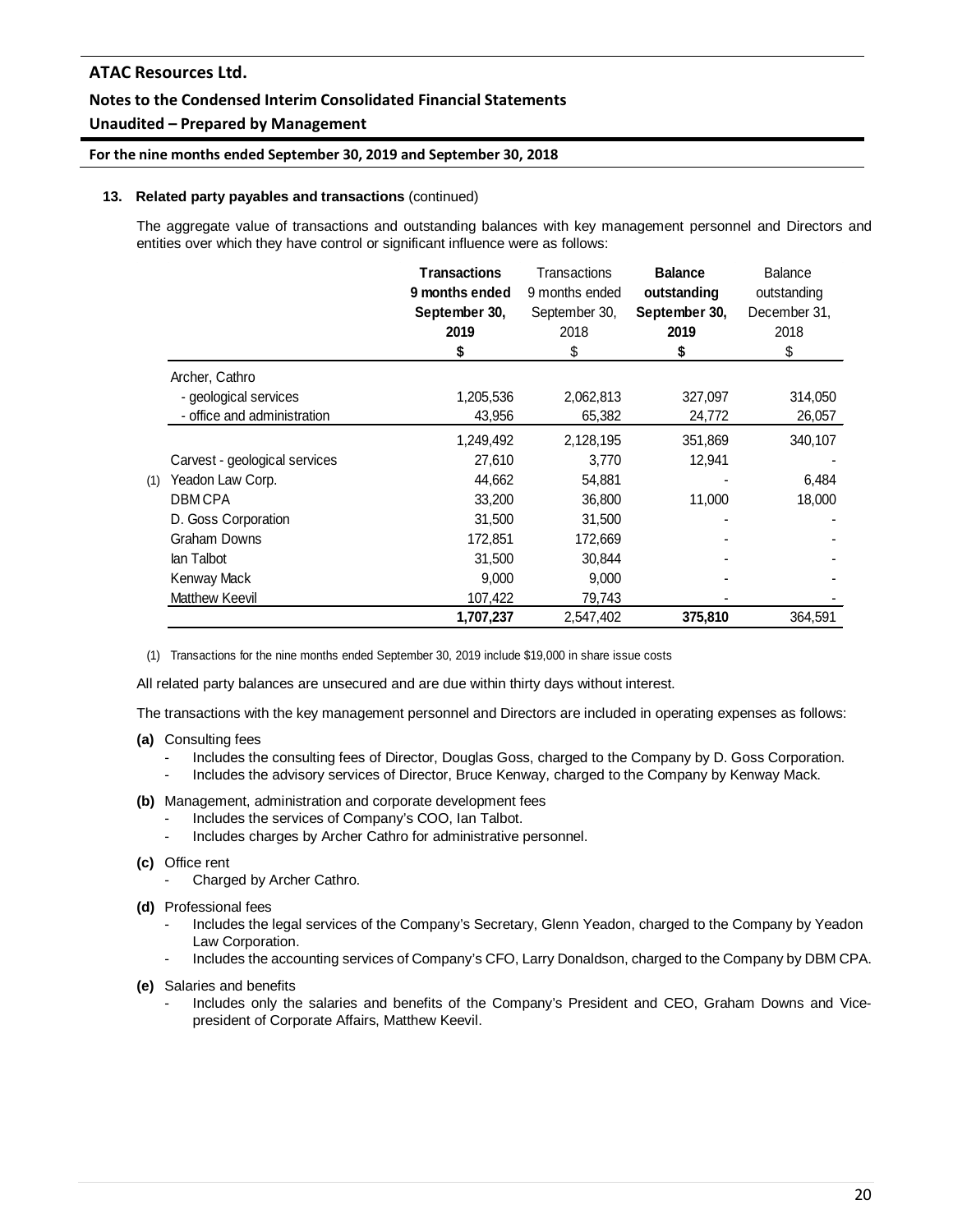# **Notes to the Condensed Interim Consolidated Financial Statements**

# **Unaudited – Prepared by Management**

#### **For the nine months ended September 30, 2019 and September 30, 2018**

#### **14. Income Taxes**

Income tax recovery for the nine months ended September 30, 2019 and September 30, 2018 varies from the amount that would be computed from applying the combined federal and provincial income tax rate to loss before income taxes as follows:

|                                                                     | September 30, | September 30, |  |
|---------------------------------------------------------------------|---------------|---------------|--|
|                                                                     | 2019          | 2018          |  |
|                                                                     | S             | \$            |  |
| Loss before income taxes                                            | (1,079,481)   | (2,228,992)   |  |
| Statutory Canadian corporate tax rate                               | 27.0%         | 27.0%         |  |
| Anticipated income tax recovery                                     | 291.460       | 601,828       |  |
| Change in tax resulting from:                                       |               |               |  |
| Unrecognized items for tax purposes                                 | (128, 254)    | (375, 573)    |  |
| Tax benefits to be renounced/renounced on flow-through expenditures | (785,970)     | (1,420,652)   |  |
| Flow-through premium liability reduction                            | 914,881       |               |  |
| Net deferred income tax recovery (expense)                          | 292,117       | (1, 194, 397) |  |

The significant components of the Company's deferred income tax liability are as follows:

|                                            | September 30, December 31,<br>2019 | 2018           |  |
|--------------------------------------------|------------------------------------|----------------|--|
|                                            |                                    |                |  |
| Unrealized losses on marketable securities | 242,958                            | 229,761        |  |
| Mineral property interests                 | (21, 440, 517)                     | (20,658,792)   |  |
| Equipment                                  | 2.700                              |                |  |
| Unclaimed investment tax credits           | 860,606                            | 860,606        |  |
| Non-capital loss carry forwards            | 3,328,899                          | 3,155,709      |  |
| Capital loss carry forwards                | 44.369                             | 44,369         |  |
| Share issue costs                          | 114,591                            | 96,071         |  |
| Net deferred income tax liability          | (16, 846, 394)                     | (16, 272, 276) |  |

As at September 30, 2019, the Company has non-capital loss carry forwards of approximately \$12,329,000 (December 31, 2018 - \$11,688,000) of which \$7,000 will expire in 2028, \$471,000 in 2029, \$1,175,000 in 2030, \$1,666,000 in 2031 and \$9,010,000 thereafter.

As at September 30, 2019, the Company has unused capital losses of \$328,659 (December 31, 2018 - \$328,659), which have no expiry date and can only be used to reduce future income from capital gains.

As at September 30, 2019, the Company has unclaimed resource and other deductions of approximately \$35,583,000 (December 31, 2018 - \$35,393,000), which may be deducted against future taxable income.

As at September 30, 2019, there are share issue costs totaling approximately \$424,000 (December 31, 2018 - \$356,000), which have not been claimed for income tax purposes.

As at September 30, 2019, the Company has unused investment tax credits totaling \$1,178,912 (December 31, 2018 - \$1,178,912), which have not been claimed for income tax purposes. Of the credits, \$957,999 will expire in 2032 and \$220,913 in 2033.

Income tax attributes are subject to review, and potential adjustments, by tax authorities.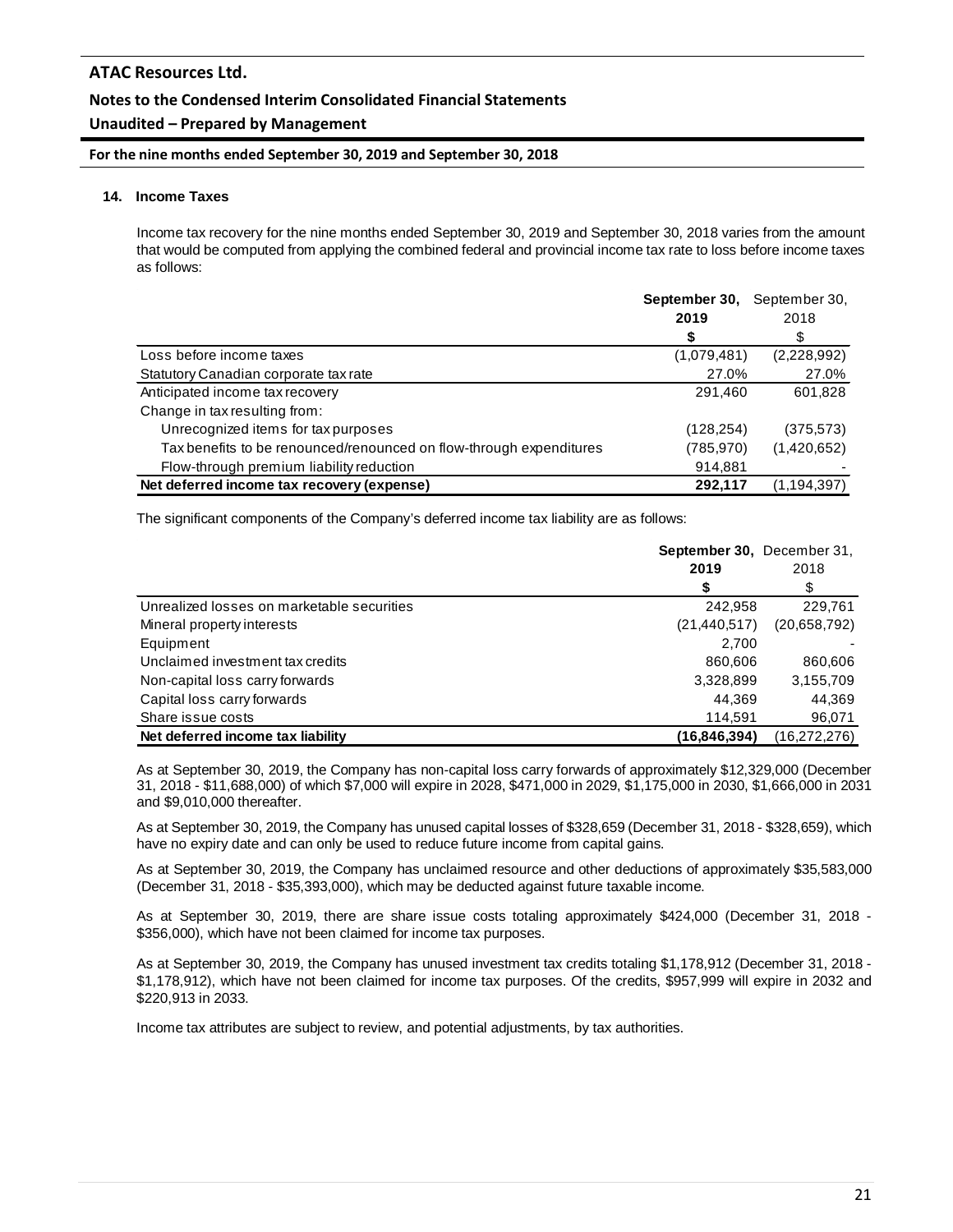# **Notes to the Condensed Interim Consolidated Financial Statements**

# **Unaudited – Prepared by Management**

#### **For the nine months ended September 30, 2019 and September 30, 2018**

#### **15. Supplemental cash flow information**

Changes in non-cash operating working capital during the nine months ended September 30, 2019 and September 30, 2018 were comprised of the following:

|                                          | September 30, September 30, | 2018        |  |
|------------------------------------------|-----------------------------|-------------|--|
|                                          | 2019                        |             |  |
|                                          | \$                          | \$          |  |
| Receivables and prepayments              | 176,282                     | (121, 385)  |  |
| JVEI property receivables                | 144,313                     | (2,305,943) |  |
| Accounts payable and accrued liabilities | (14,528)                    | (57, 905)   |  |
| Accounts payable to related parties      | (1,828)                     | 5,045       |  |
| Accounts payable related to JVEI         |                             | 424.231     |  |
| Net change                               | 304.239                     | (2,055,957) |  |

The Company incurred non-cash financing and investing activities during the nine months ended September 30, 2019 and September 30, 2018 as follows:

|                                                                | <b>September 30.</b> September 30. |               |  |
|----------------------------------------------------------------|------------------------------------|---------------|--|
|                                                                | 2019                               | 2018          |  |
|                                                                | \$                                 | \$            |  |
| Non-cash financing activities:                                 |                                    |               |  |
| Decrease in restricted cash payable                            | (144, 339)                         | (1,305,419)   |  |
| Contributed surplus on finders' warrants issued                | 15,200                             | 61,500        |  |
| Share issue costs on finders' warrants issued                  | (15,200)                           | (61,500)      |  |
| Shares issued for mineral property interest                    |                                    | 30,000        |  |
| Share capital reduced by flow-through share premium            | 1,155,786                          | 151,134       |  |
|                                                                | 1,011,447                          | (1, 124, 285) |  |
| Non-cash investing activities:                                 |                                    |               |  |
| Mineral property interest acquired by issue of share capital   |                                    | (30,000)      |  |
| Deferred exploration expenditures included in receivables      | (43,500)                           | (5,250)       |  |
| Deferred exploration expenditures included in accounts payable |                                    |               |  |
| and related party payables                                     | 565,858                            | 855,134       |  |
|                                                                | 522,358                            | 819,884       |  |

During the nine months ended September 30, 2019 and September 30, 2018 no amounts were paid for interest or income tax expenses.

#### **16. Financial risk management**

#### **Capital management**

The Company is a junior exploration company and considers items included in shareholders' equity as capital. The Company has no debt and does not expect to enter into debt financing. The Company manages its capital structure and makes adjustments to it in light of changes in economic conditions and the risk characteristics of underlying assets. In order to maintain or adjust its capital structure, the Company may issue new shares, purchase shares for cancellation pursuant to normal course issuer bids or make special distributions to shareholders. The Company is not subject to any externally imposed capital requirements and does not presently utilize any quantitative measures to monitor its capital. The Company's capital structure as at September 30, 2019 is comprised of shareholders' equity of \$108,864,715 (December 31, 2018 - \$106,825,763).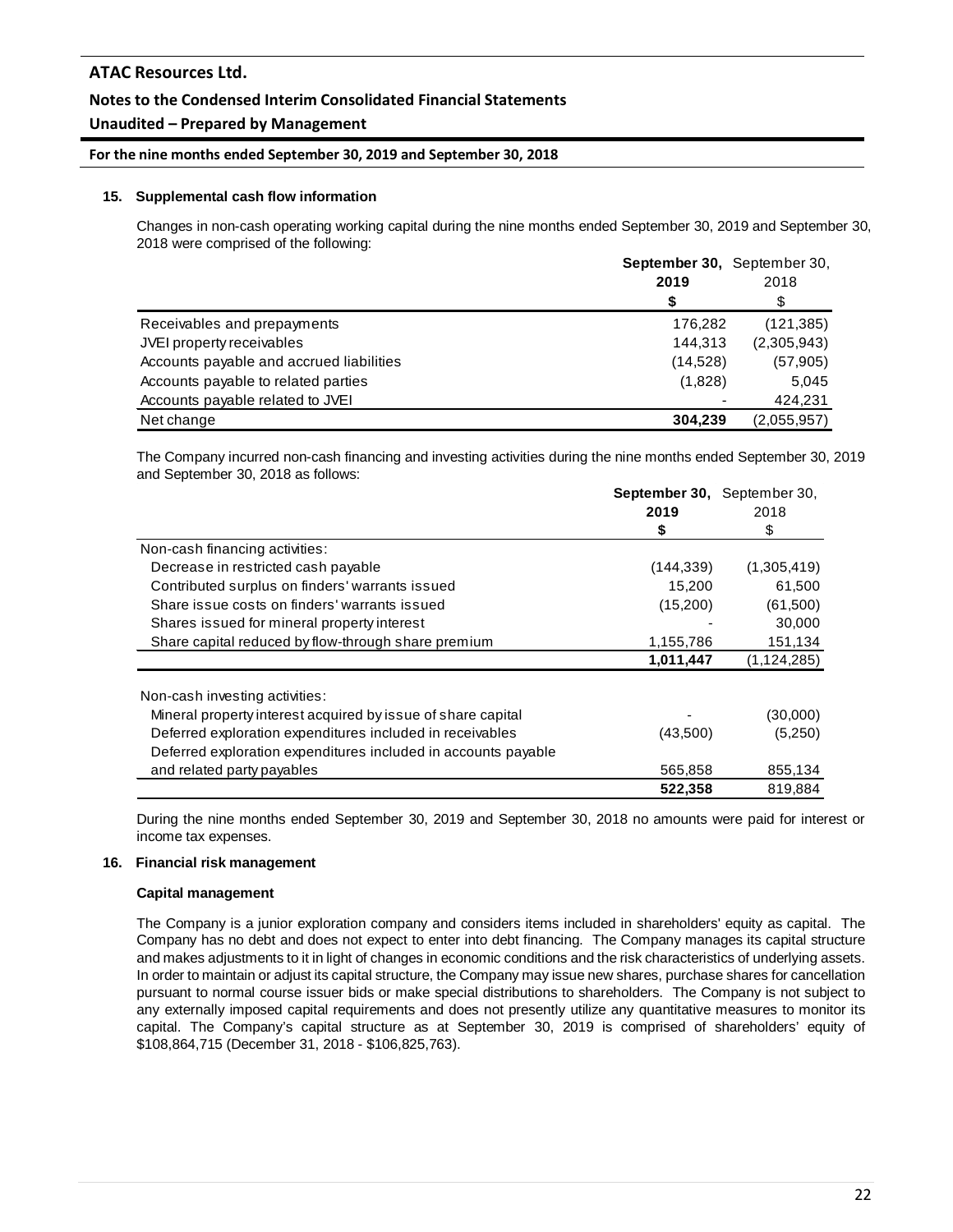# **ATAC Resources Ltd. Notes to the Condensed Interim Consolidated Financial Statements Unaudited – Prepared by Management**

# **For the nine months ended September 30, 2019 and September 30, 2018**

#### **16. Financial risk management** (continued)

#### **Capital management** (continued)

The Company currently has no source of revenues. In order to fund future projects and pay for administrative costs, the Company will spend its existing working capital and raise additional funds as needed. The Company's ability to continue as a going concern on a long-term basis and realize its assets and discharge its liabilities in the normal course of business rather than through a process of forced liquidation is primarily dependent upon its ability to sell or option its mineral properties and its ability to borrow or raise additional funds from equity markets.

#### **Financial instruments - fair value**

The Company's financial instruments consist of cash and cash equivalents, marketable securities, reclamation deposit, accounts payable and accrued liabilities, and accounts payable to related parties.

The carrying value of accounts payable and accrued liabilities and accounts payable to related parties approximated their fair value because of the short-term nature of these instruments.

Financial instruments measured at fair value on the condensed consolidated interim statements of financial position are summarized into the following fair value hierarchy levels:

- Level 1: quoted prices (unadjusted) in active markets for identical assets or liabilities.
- Level 2: inputs other than quoted prices included within Level 1 that are observable for the asset or liability, either directly (i.e. as prices) or indirectly (i.e. derived from prices).
- Level 3: inputs for the asset or liability that are not based on observable market data (unobservable inputs).

|                           | Level 1<br>\$ | Level <sub>2</sub><br>\$ | Level 3<br>\$ | Total<br>\$ |
|---------------------------|---------------|--------------------------|---------------|-------------|
|                           |               |                          |               |             |
| September 30, 2019        |               |                          |               |             |
| Cash and cash equivalents | 10,799,407    |                          | ۰             | 10,799,407  |
| Marketable securities     | 323,480       | 43,666                   |               | 367,146     |
| Reclamation deposit       | 125,751       |                          |               | 125,751     |
|                           | 11,248,638    | 43,666                   |               | 11,292,304  |
| December 31, 2018         |               |                          |               |             |
| Cash and cash equivalents | 10,691,051    |                          |               | 10,691,051  |
| Restricted cash           | 144.339       |                          |               | 144.339     |
| Marketable securities     | 386,181       | 78,725                   |               | 464,906     |
| Reclamation deposit       | 123,904       |                          |               | 123,904     |
|                           | 11.345.475    | 78.725                   |               | 11.424.200  |

#### **Financial instruments - risk**

The Company's financial instruments can be exposed to certain financial risks, including credit risk, interest rate risk, liquidity risk and market and currency risk.

#### **(a) Credit risk**

The Company is exposed to credit risk by holding cash and cash equivalents. This risk is minimized by holding the funds in Canadian banks and credit unions or with Canadian governments. The Company has minimal accounts receivable exposure as its refundable credits are due from the Canadian Government.